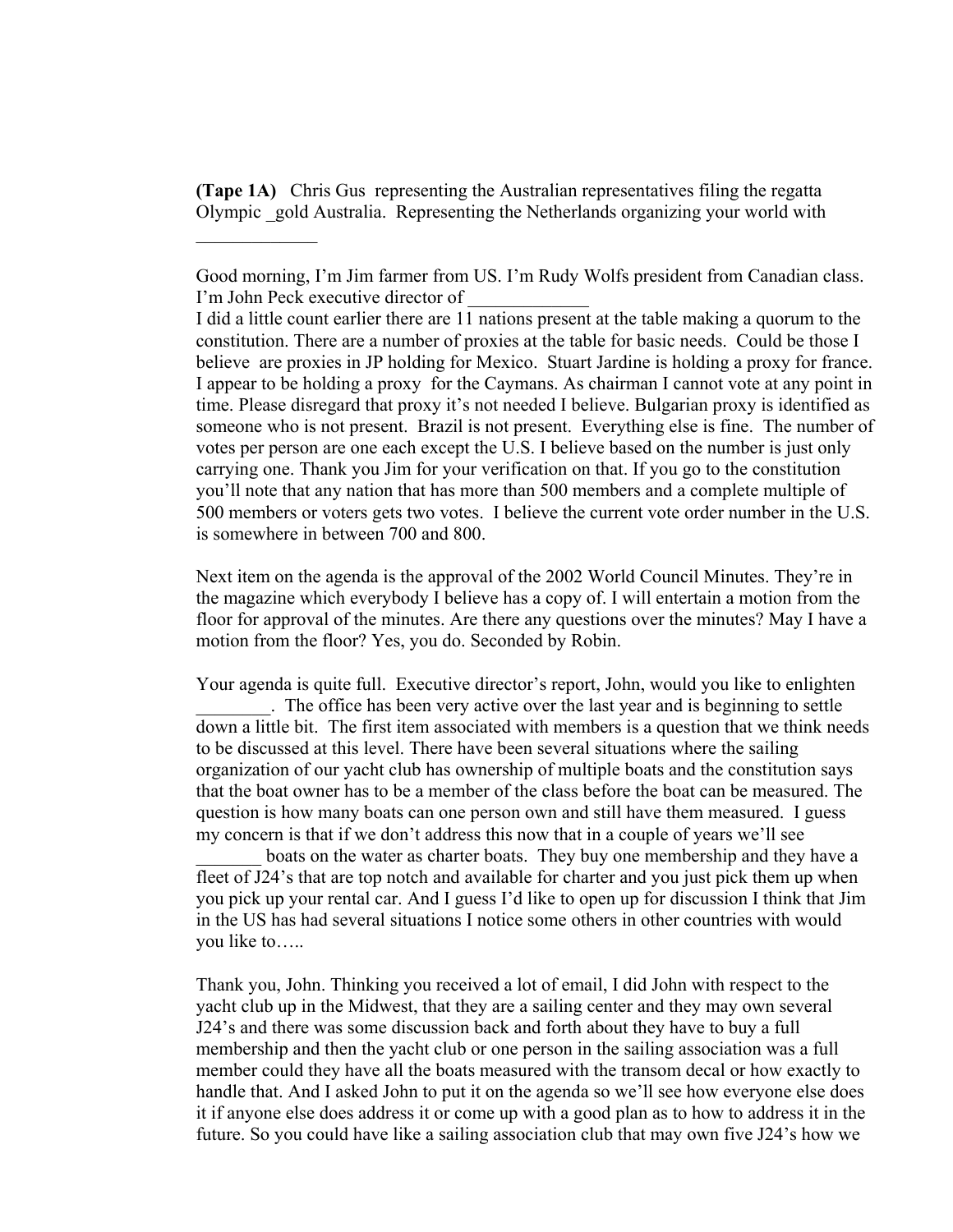ensure that each boat has a measurement certificate ready to sail and who's sailing it. Because in most cases we always demand that the skipper be a class member and the owner be a class member also. So has anyone else addressed that in any other countries or give me some ideas?

Can I just say one thing, I seem to remember two or three years ago there was a situation where the Portuguese won a championship almost matters that particular problem would arise it never happened but on the other hand \_\_\_\_\_\_\_\_\_\_\_\_the Spanish and Portuguese thing had a lot of  $\qquad \qquad$ 

Let's go back to ..On a much smaller scale we've got but they both have to both boats one member somehow or other they've got to buy 10 memberships but we need to talk to dock owners to see how they're running

## *Broken english*

They have to name \_\_\_\_\_\_\_\_\_\_\_\_\_\_ and \_\_\_\_\_\_\_\_\_\_\_\_\_\_\_\_\_\_\_\_\_\_ because one of the problems \_\_\_\_\_\_\_\_\_\_\_\_\_\_\_\_\_\_\_\_\_\_ .

My understanding is your suggestion that registration falls

No. The registration policy \_\_\_\_\_\_\_\_\_\_\_\_\_\_\_\_\_\_\_\_\_ but any of that must be \_\_\_\_\_\_sign up and therefore can a normal individual legally \_\_\_\_\_\_\_\_\_\_\_\_\_\_\_\_\_\_\_\_\_\_\_\_\_\_\_\_\_\_\_\_\_\_ I don't

The association must say, you know whoever, Jim Farmer sailing association owns 10 boats and I need 10 transom decals . To me it would seem if I wanted to keep those boats and plan on racing them I would buy 10 international memberships. John, do you tend to think that? Well, I'm trying to figure really what the problem is because we're talking about the constitution and Gus has brought up an interesting concept. My definition can be a human being or a corporate of the association , just talking about a person here. Is that if a boat shows up at a regatta we're saying that you really can't transfer the deafadible That's all we're talking about but the rules says that for racing you would have to have a five decals on the back of a boat. So the boat can't become racing unless you put the decal on the back of the boat. So if you're going to bring 3 boats to the regatta, the rules say that you have to have 3 decals. So in reality, what is the challenge here? Our rules seem to be sufficient to say that if you're going to go racing you need to buy a transom sticker. You need to apply it to the back of the boat. And if your association has twenty members that want to race those 3 boats, each one has to be a member if they want to go racing at some point in time. You can't transfer them, that's not written in the rules. So do we have a problem? Yeah, what if I own 2 boats, I'm a member, can I request 2 decals one for each boat?

You would have to.

Can I get them for the same price?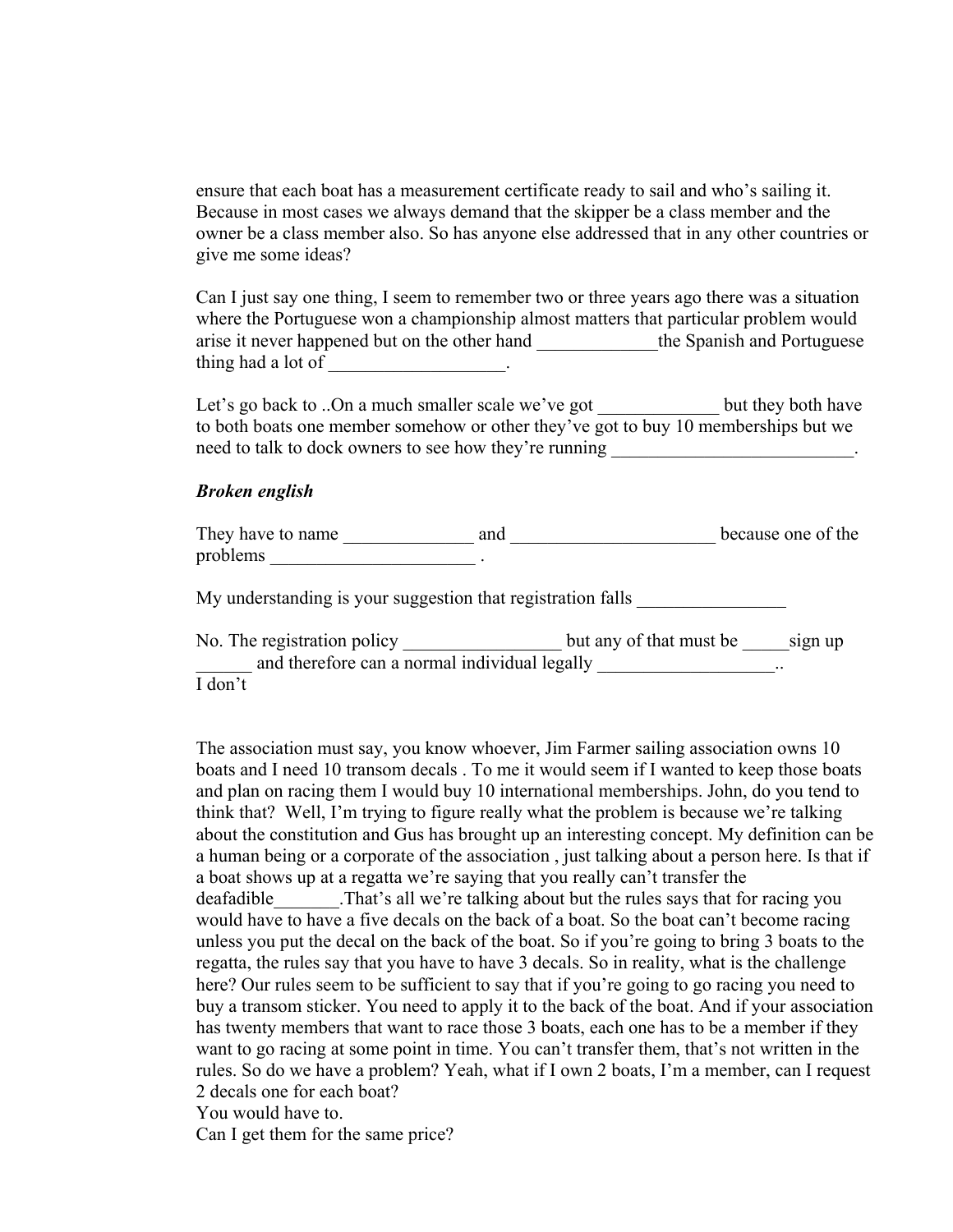No. So I have to register every boat, so actually what we're doing is the boat is joining. Yeah, the boat is being registered and that's how you get the transom decal. Do we have some clarification here? There are 2 requirements that we're looking at. One is the boat owner must be a member of the class. And that doesn't mean an individual or association, it does mean that whoever owns the boat must have a membership and have paid for that membership. And that membership entitles the boat owner then to obtain a measurement certificate which is required to race. If you're not a member of the class then you don't get a certificate. If we get certificates come in, measurement forms come in, the person that's that we verify the membership before we go any further. After that, whoever is driving the boat must be a member, whether that driver is a boat owner or not a boat owner, doesn't make difference, but that driver must be an individual, not a corporation. Does anybody have any questions at that point? The situation that some countries have is that they charge, let's just say \$50.00 for dues, to their membership, they pay the international \$8.00, so they have what's left to operate their own class. Now should they charge \$50.00 to an association for another 10 boats or should they only charge something less just to have a membership associated with the boat that they own? I know that in Peru where we have South Americans last year the Peruvian navy had about 7 boats that were in the regatta and each boat had an international membership to obtain a transom sticker and registration sticker. There's not a problem there at all, it's just I think it would be good for us to establish a standard procedure that would work around the world and next time there is a question we could refer back to this.

Now John, earlier we talked about measurement certificates. Say I owned 10 boats, can I request 10 measurement certificates even though I haven't bought a decal-transom sticker for every boat? They would get stuck at the office and you would have to have a membership associated with that transom number. So if Bob owns 2 boats and he may race either one, one's a traveling boat and the other is a home boat, you still have to have a transom decal. You have to own an international membership to have the boat measured also? You need 2 memberships. 2 international anyway. A yacht club can be a boat owner. Yes. You buy a membership and part of that membership is the sticker. No, you get one membership card, you get one sticker.

You bought 2 membership cards, you've got 2 transom stickers, and I think we're fine on that. But on the slight…..But the question would come as to whose name is on the measurement certificate when it came into the office. In other words if you put someone's name on the measurement form as the owner, we're not going to verify but we would verify the membership. Yes, in the new rule book on page 28 . The challenge here is to put something into the rules for the constitution which covers our problem. And I think there's stuff there that already does this job. A boat needs to have a transom sticker. To get a transom sticker you have to have a membership. So anybody that owns more than one boat has to have 2 memberships. We're talking about an application or interpretation of a rule. An administrative policy is what we're trying to establish that we all agree to. I think what we're hearing is that an administrative policy we can sit down and say that for a boat to get a transom sticker it needs to purchase 2 international memberships. What the individual country does to charge that particular member for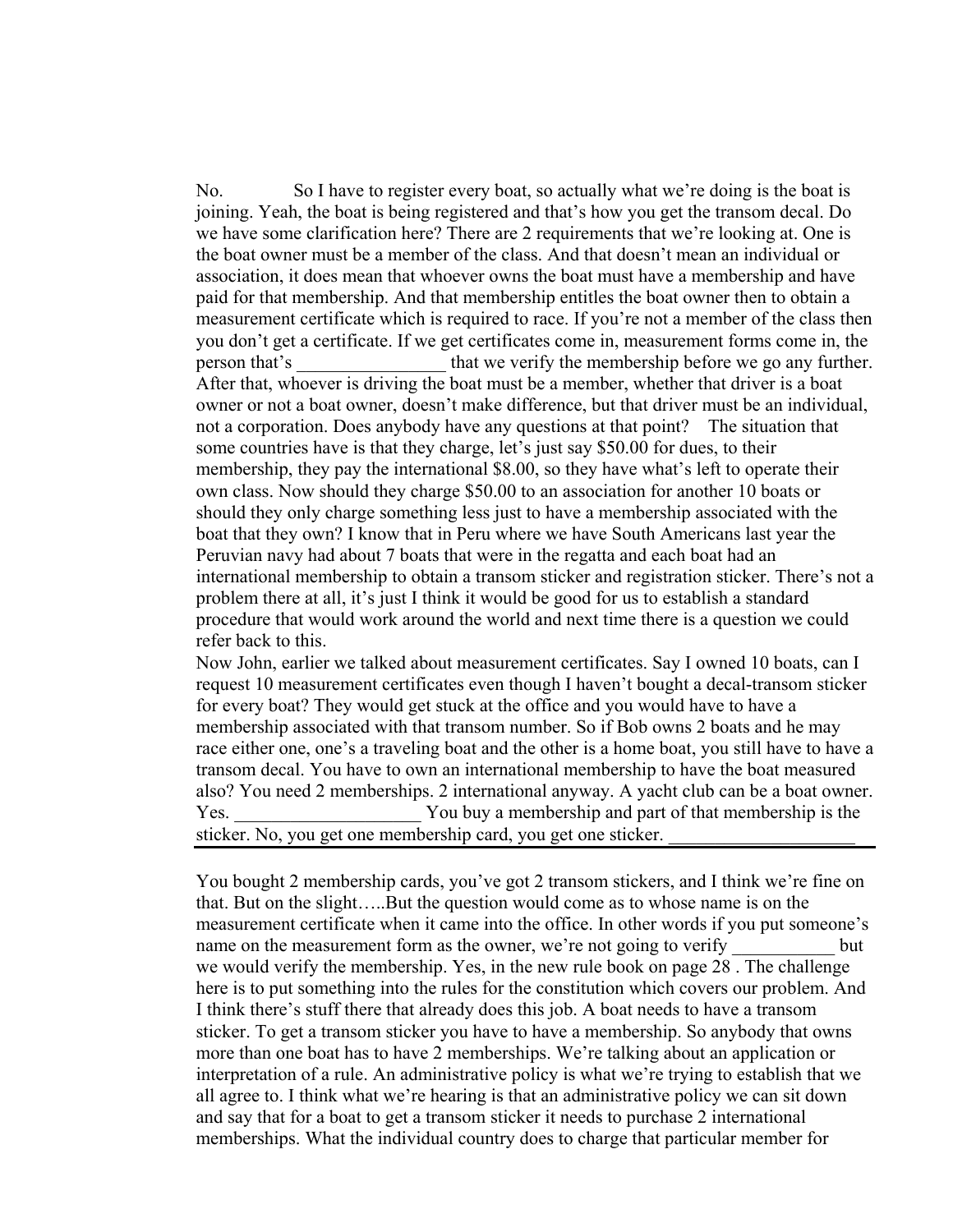joining the association is that country's business and not something for this table. So administratively we can say to give direction to the office and be documented in our minutes, that a transom sticker has to be evidenced by an international membership. We don't know what the charge for that is and we don't say what that is at any point in time because we don't need to. We have to be able to change that due to the constitution. Does anybody have any problems with that approach? So it would end up that no matter how many boats you have, you have to obtain an international membership. For each boat. Administratively, this works. Any problems? Robin? We discussed this

within reason that the boat should be registered as a boat by a member of the association just like registering a car.  $\blacksquare$  what it means exactly is the owner pays an extra \$10.00 for that ownership and if he wants to register 5 boats \_\_\_\_\_\_\_\_\_\_\_\_\_\_\_\_\_\_\_\_\_\_\_\_\_\_\_\_\_\_. I can't register a boat if I'm not a member. Sounds good, duly noted. OK, John. \_\_\_\_\_\_\_\_\_\_\_\_\_\_\_\_\_\_Administrative policy. Any problems?

Sail royalties are here for a number of reasons. The royalty was designed to put revenue into the class so that we're taxing the people who use the class the most. The more you sail, the more sails you buy, the more you use the class, the more you pay. Now we expanded that and said a portion of that royalty that comes to international is going to be set aside for promotion so roughly 30% of what comes to international class is put into the promotional fund. When the royalty tag leaves the international office, what is gets sold to the sail maker for is up to the individual country to make that decision so that they have an inflow of cash the same as international. Where we are having some disagreement or some concern right now is that countries have a sail maker who is exporting to other countries. So that sail maker is buying the tag from the country of origin. And exporting the sails somewhere else so the country receiving the sail does not receive the royalty payment. Now 2 years ago we agreed that in the US we would monitor 2 major sail makers North  $\&$ Quanah, which we have done and that has fairly then distributed the export dollars to other countries. Later on if you look at the financial statements you'll see several countries have credit balances and those credit balances are primarily due to sail royalties they didn't know they had. Whereas money which should have gone The subset of  $\mu$  I know that Robin in the Irish class has documented a number of new sails that have come into his country with no royalty whatsoever. And I'm sure that some of the rest of you have other situations. I know that most of the royalties that are sold in the European community go to North sails in Italy. And sails come out and go other places. I have no idea what North pays for the tags and it's my understanding that it doesn't show up as a detail on the invoice. Which you pay X number of heroes per sail, period. And the royalty tag is buried in that cost so you really don't know. I think that the idea at this point is to try and establish some policy/procedure to go forward that would be uniform and benefit so that's it fair around the world. Doors open. System a lot of the sails a lot of the sails that come to England we send all confirmation \_\_\_\_\_\_\_\_\_and they've even measured them there the sails should be sent them there sails should be sent without any royalties to any country . They should not have the royalty on that stage, they should be sent to the country, to the sail maker and then the sail maker of our country would \_\_\_\_\_\_\_\_\_\_\_\_\_\_\_\_\_\_\_\_\_\_\_\_\_ like the others do. And I \_\_\_\_\_\_\_\_\_\_\_\_\_\_\_\_\_\_\_\_ I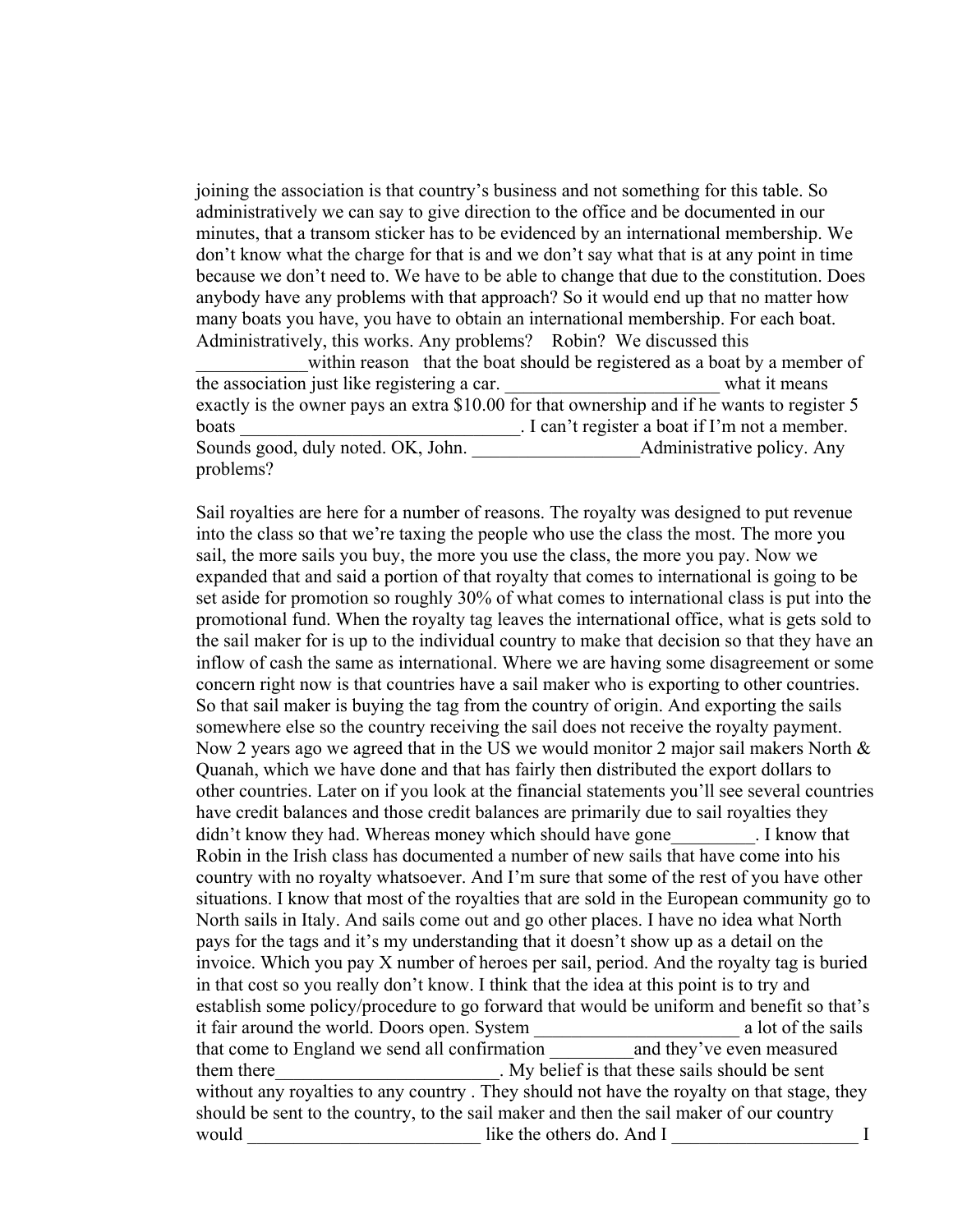feel that we should be saying we must stop export sales any other European country with

tagged on or measurement. What do you charge for a  $\qquad$  ? 16 pounds. Which means we're making about ….16 pounds is equivalent to US dollars 24-27 dollars.  $\blacksquare$  That's our way of getting money into our class because our annual fees are much lower. You can either have huge annual fees and give The question here is a set of  $\alpha$  you must charge the set of  $\alpha$  is the question here is there any objection to expanding the administrative policy that we have. Yes.. You remember Italy in 2001 we decided to do a pilot program and the next year basically international office with John being in TX makes it relatively easy for him to handle the US sold the tags and quarterly ask North & Quantum for a report and then they would give us a report well it's easier to get it from North than it is from Quantum cause I'm not sure if they even know the times. But in theory you get a report and from North, and I've seen it, maybe 2/3 of the sales may have gone to the US and 1/3 may have gone to every where else and then John would credit everyone from 2001 every quarter he would send the US a credit memo for so many North sails and I think we charged \$20.00. And then he would credit everyone else. Which worked OK except we would have rather had the money instead of the credit. Due to probably having some operating cash. So in 2003, beginning this year, it's been a little bit of each. The problem is that's is confusing and hard to keep up with when 2 people are selling royalty tags. We sell royalty tags in the US to everybody else, other than North  $&$  Quantum. And if North calls, we sell them royalty tags. And if Quantum calls, we sell them or if Quantum calls John like they did earlier this year then he sells them tags. So right now it's kinda confusing, what we would rather see is each country sell the tags and on a quarterly basis (end of tape 1A)

**(Tape 2A)** Prior to each years distribution of the grant money the US will provide the financial information for that year and projected financial information for the upcoming year. And the executive committee will approve that distribution of the grant. The spirit is of course that we're giving up that complete grant and the US is assuming it provides standard positive financial results. It will be a very process. Any more you want to add that, John? Who's going to second his proposal? Robin. All those in favor? Can we discuss ? I took John's proposal of splitting it into 3 parts and extended it out 3 more years and presented it to our group and the suggestion I got back from the head of our finance committee was that he would rather it be done sooner than later instead of drawing it out for 3 more years and possibly have 3 more years of discussion or whatever. Take care of it as soon as possible without there sooner is better. If you can do it in one full sweep that would be best. It's not a transaction of money, this goes back for quite a few years of analysis, if you remember \_\_\_\_\_\_\_\_\_\_\_\_\_\_ well we think it would be better for everyone. Well it's basically a paper work thing. No, it's not. What is it? It does not become a paperwork without the history [16]. If we go back to the meeting in Canada John had done an analysis of the separation of the monies that had gotten awfully co-mingled for a lot of years, how far, John, 1991 or 82? He put in a awful lot of work to do that. And he came up with a very large shift in money the US basically in a very negative position and the international a very positive position that both of them made the original JCA. Our president now Tim Ryan, we didn't have the resources of anybody in our class to do the same analysis to come up with our set of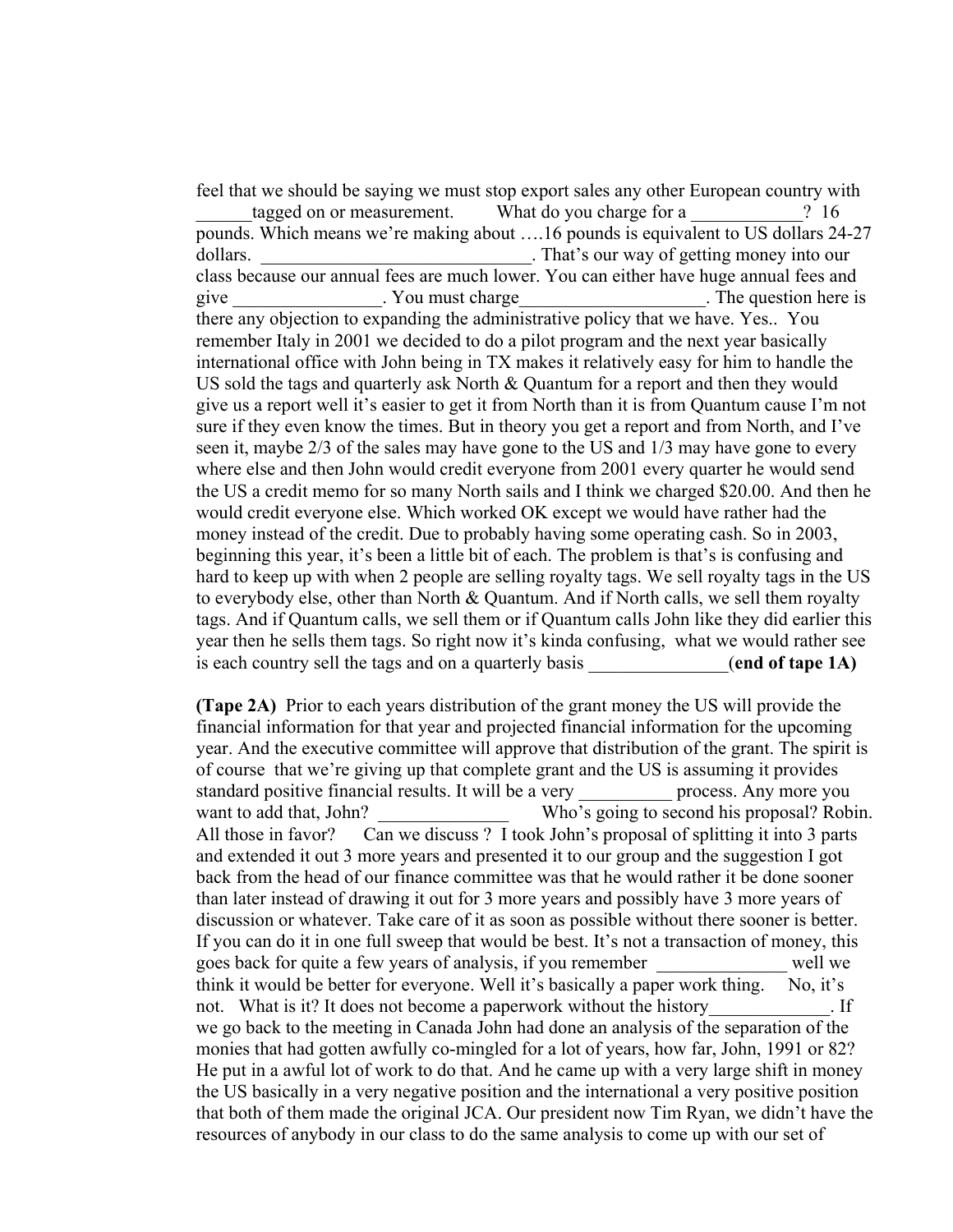monies. Our president knowing that said Here's what we'll do, we may not agree with the numbers but we'll accept the numbers with the idea that you just make them go away. That was plain and simple that I wrote down in the notes. And so the motion that ensuing discussion and final motion from Don Manasse was basically to that effect through a grant for making a series of grants that wasn't really defined as far as I could see. The stipulation that we want to ensure that if one of the feelings of leverage that the US has left in this whole process is the fact that we haven't written them off our books so if we were to enforce that note payable we would potentially make the US absolved. The idea was not to have the US class just go completely broke and not be there, and not be able to survive and cease to function which we have no problem with. We're running on a budget, I apologize, I asked for a 6 month budget to bring here with would have ended July 30, I did not get that in time to bring to you, I did not bring my subsequent earlier numbers, I meant to bring them, I just didn't bring them. We're running with our finance people, our executive director, we have a lean budget set up, it's based on right at the number of members we should have from last year, a big membership push and we're running close to even with those same numbers so our budget projections are to run on pretty much a zero budget like John running here, we're trying not end up with a flush of money but certainly not in a hole. We are on a healthy basis, not really struggling to pay the bills by any means. I've had a discussion with Nadine Franczyk, finance chair, about the same situation a few days ago because John'e email making a suggestion also suggested that we present information to Nadine because she's chair of the finance, I called **the up on the phone and talked to her about it. I made a suggestion that** we would rather get rid of it now instead of over a period of 3 years, Nadine said she didn't have a problem with that. Nadine doesn't have a problem with that? No. But she has not communicated that to any one else or me in any emails. So I have a feeling that the best thing to do if you want to wait till our 6 month interim report. We should be able to bring that up to you, I forwarded that to Nadine and the rest of the group and we can go from there. I think we should finish that proposal and then we can address on how we handle the current situation as far as <br>example the proposal is to do this in this way we can get and then in a few years then you would say The US class wants to continue to bring this to the table and take our time year after year after year is fine, I think I've made points that are fair and we can put it to bed now and be done with it. If the US doesn't like it they want to come back and argue at the table every year \_\_\_\_\_\_\_\_\_\_\_\_\_\_\_\_\_\_\_\_. Assuming in the next couple of weeks they get the information to us 15000-16000 -----they can argue for 2 more years if that's what they want to do. Do we need to repeat the proposal? Sir? I suggest that we over the next 3 years give the US equal grants totaling 46000 that puts us in a position of giving them roughly 16000 for a 4 year period consisting for tax purposes as a grant to another non-profit. With the stipulation that the US tries to follow through on the dollar recommendation to provide us with financial information showing stability and the ability to continue to go forward. That was what Robin \_\_\_\_\_\_\_\_\_. Who made the proposal? \_\_\_\_\_\_\_\_\_\_\_\_. All in favor? Put your hands up again. Mexico, Japan, Sweden. Opposed? Abstain? Sweden abstained. How many votes? 7 or 8? Motion has surpassed. 8 in favor, 2 opposed. 1 abstaintion. OK, let's get this years numbers rectified and get this written off for this year. There will be only 2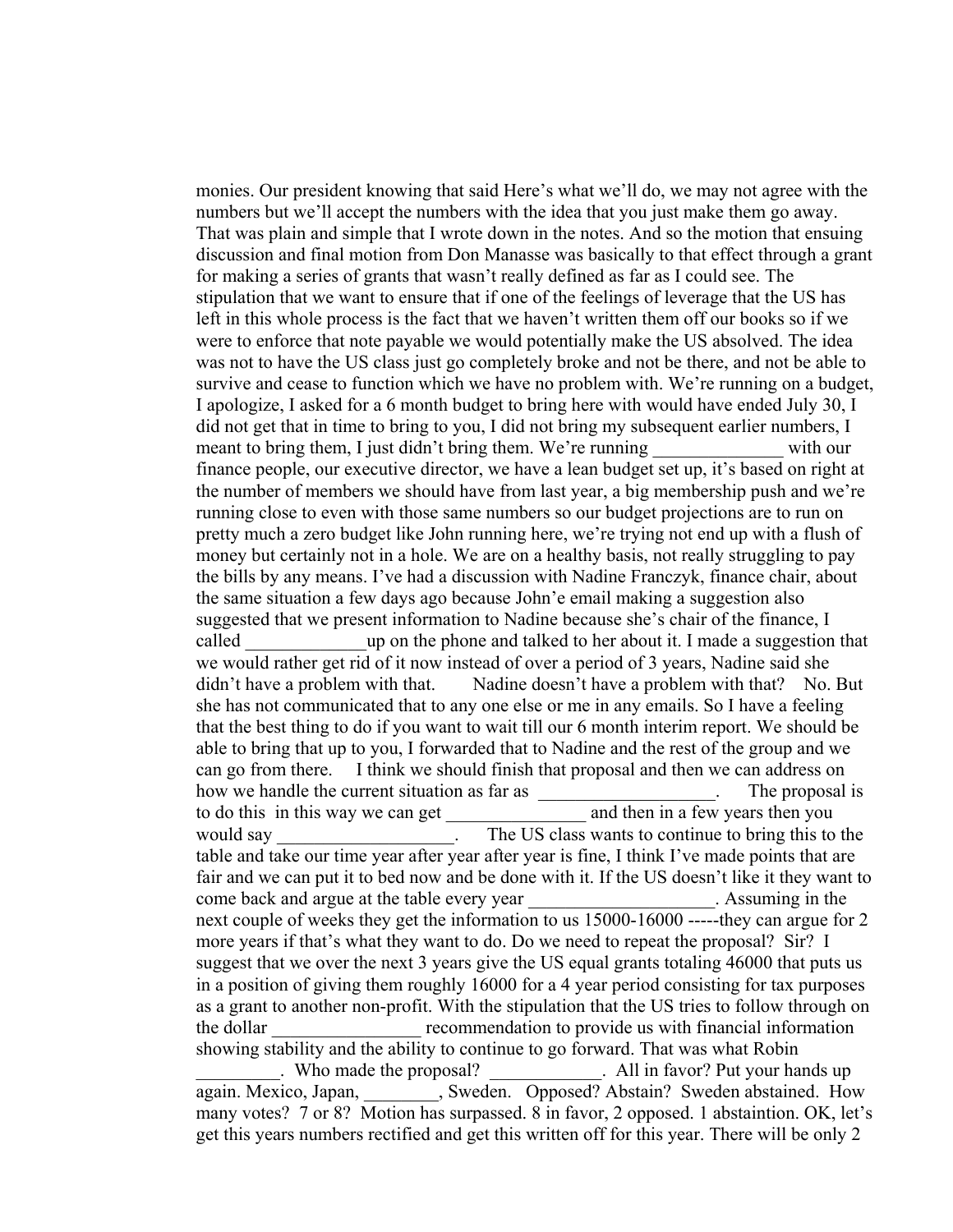more seeking \$50,000 Fig. Crants. Actually that's part of the problem, write up unfortunately we're treating it as a grant due to tax purposes and also \_\_\_\_\_\_\_\_\_\_\_\_\_\_\_\_\_\_\_. Let's move on to the 10 month statements, any questions on

that? Bob. We've got bank statements to support those numbers Now let's go to budget. There is no budget. The budget is going to be a zero budget. To be honest with you, the budget operating in this year was approved about 4 weeks ago. And it really hasn't given me enough time to work on a new budget. We don't have to make any expenses that are significantly different than the types that were incurred last year, Correct? So the numbers should be plus/minus 10 or 20% on any particular expense item. Is the budget posted on the website? You have the new budget for next year for our approval at this meeting? No. OK. \_\_\_\_\_\_\_\_\_\_\_\_\_\_\_\_\_\_\_\_\_\_ So when will we get a budget for next year? The next coming year? Before the end of the year. Last year we didn't have a budget either at the annual meeting. Do we need to change the constitution so we don't have to worry about that annual meeting? It used to be the annual meeting in November. The month after our year end which made it very convenient to present budget. Now the annual meeting fluctuates depending on the world championship at least that's been a trend with the last few years which makes it a little more difficult to have the budget in place. Are we continuing trying to  $\cdot$  ? That's up to the committee to decide. Every year we have the opportunity to make that decision, and I think what Pete said emphasizes that we made a good change several years ago that we had better attendance, and it's not the necessarily easiest thing to do, because of the people involved in outside. The same section of  $\alpha$  is a section of  $\alpha$  is a section of  $\alpha$  is a section of  $\alpha$  is a section of  $\alpha$  is a section of  $\alpha$  is a section of  $\alpha$  is a section of  $\alpha$  is a section of  $\alpha$  is a sec Novembers in London or wherever the nations. We, January, We have a finance committee in place, and should we change the ethics word to be the finance committee? Pending the annual meeting, we could make a change for Theorem  $\overline{I}$ think the budget, having the budget already for every HEM is to aggressive and restrictive. It will take a constitution change for that to happen. I could give you anything and the executive committee may **Let up to all a** could present something every meeting knowing it could be changed. If that's what you want, that's what I'll do. But I can assure you that we're not going in the red, we're going to be black or zero every year. Thank you, I'm just looking for a copy of the budget. You can hand write what he just said. The budget is that we will not lose money in the next year. Allright, and the executive committee has the opportunity to amend that at any time. In future budgets the attention is going to be a more detailed budget than what our profit  $\&$  loss might be. So we'll make sure that at the future HEM's we will present a straw man budget per cost category, it will be based on historical results. I can assure you that I won't have to be spending so much time re-creating a lot of things because of what happened when the officer's split. I'll have a lot more time to work on the budget. And promotional items. Good. So let's vote, we know we do. 10 6 4, we have to vote on it. Is it approved? All those in favor of the proposal that this year's budget will be a balanced budget, meaning that we will not lose money. Guarantee that there is no loss. All in favor? The motion is that to pass the budget for preventitive which we will have a balanced budget in 2003-2004. It's not as detailed as we would like this budget to be, but for the sake of having something for presentation….Do we have a copy of the one we're operating under now so we can put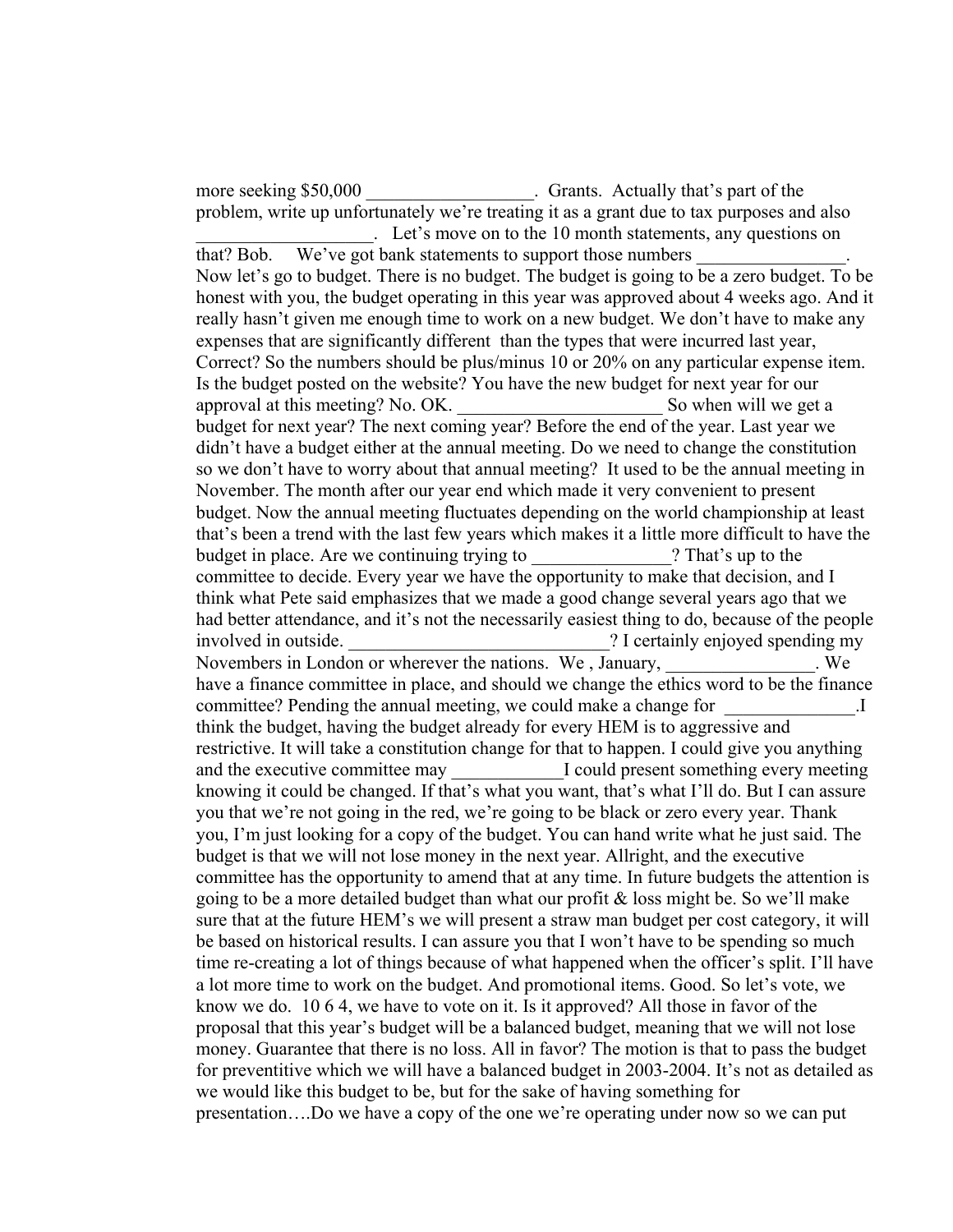distribution? We can look at the financial statements that ended 18 days ago and there you are. But you don't have a copy of the whole yearly forecast budget? What you're saying we're not approving the \_\_\_\_\_\_\_\_\_\_\_\_\_. We are approving a budget that does not go into any kind of \_\_\_\_\_\_\_\_\_\_\_\_\_\_\_\_. All those in approval? Eight. Opposed? \_\_\_\_\_\_\_\_\_\_\_\_\_\_

Now let's move on to the next item. Proposals for world's in continental events. Australia 2006. We've prepared some 4 or 5 pages that I'll give to John. I haven't got copies of everything Roughly I gave a breakdown by the person whose leading the program for the world. It's to be run \_\_\_\_\_\_\_\_\_\_\_\_yacht club on \_\_\_\_\_\_\_\_\_\_\_\_\_\_\_\_\_Bay in Melbourne and it's going to be run by  $\overline{a}$  the government organized by by promote and many sailing regattas on Bay. That's a new body that's been in place for about 3 years and quite a few world titles. Sennington Yacht Club very keen for running regattas, they love running regattas and they love working with \_\_\_\_\_\_\_Melbourne and very relaxing \_\_\_\_\_\_\_\_\_\_. Sennington yacht Club has just recently had a new major spiniture, with new hard tank facilities completed, second crane built due in 2004, there's approximately 2 acres of that we can use. There will be a new club house completed by 2005. Charter boats, it is expected that we should have approximately 30-40 charter boats filable at this stage. That's without any new boats being built. So wrners buy new boats or boats.....Are those quality A boats or are we digging too deep for that? There is a count arranged for quality. As far as counting the number of charter boats, I think we'd like to know the number of boats of a top nationally qualified team can show up and be comfortable with. \_\_\_\_\_\_\_\_\_\_\_\_\_\_\_\_\_\_\_\_\_\_\_\_\_\_\_\_\_\_. Just make sure that that number is more important to us than The expected cost for a charter boat is going to be somewhere between 1000 and 2000 US. That might sound like a light number but if you'll look at the Australian dollar you will understand why. Sponsorship, we have currently 5000 direct and in cons sponsorship for sail Melbourne international regatta out of their funds. So also appointed the target corporate sponsorship that is in the best decision to do that because they need to be in . And I've done it before. J24 committee seeks sponsorship from small businesses and interest related sources \_\_\_\_\_\_\_\_\_\_\_\_\_\_\_\_. Centering them as yacht club as demonstrated \_\_\_\_\_\_\_\_\_\_\_\_\_\_\_\_\_\_\_\_\_\_. Target for race sponsorship \_\_\_\_\_\_\_\_\_\_\_1000 to 15000 to 20000 US , we've got some outstanding items that I need to find out this week for our budget like how many people we have to fly to Australia and accommodate, because that is a major expense. I will find that out and that will help us produce \_\_\_\_\_\_\_\_\_\_\_\_\_\_\_\_\_\_\_\_\_\_. During a major \_\_\_\_\_\_\_\_\_\_\_\_\_\_\_. It is the intention of our producing a website equivalent to the quality of the current minimum  $\alpha$ , and we have that capability . We actually we do use that website for communication in Australia. I can give you a breakdown on how the different states current association's, if anyone's interested. Does anyone need it? Let me clarify that what Gus is talking about is nothing that we need to improve but give us an update on progress Australia was awarded the event 2 years ago and it's just customary that we have progress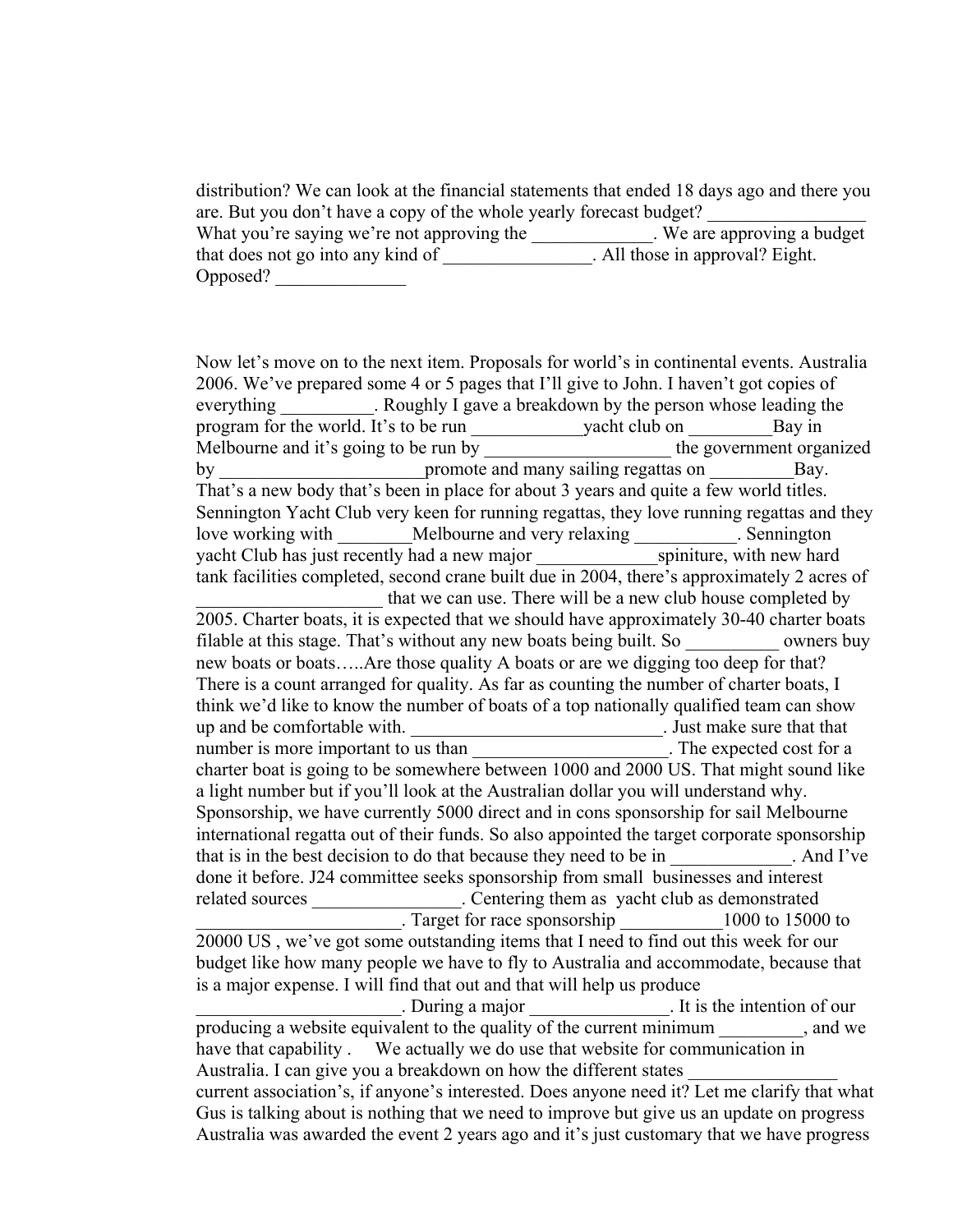reports so that we don't come up to the world's and have non-event. our budget to the US \_\_\_\_\_\_\_\_\_\_\_\_\_\_\_\_\_\_\_\_\_\_\_\_\_\_\_. As you remember we have to be \_\_\_\_\_\_\_\_\_\_\_\_\_\_\_\_\_. You have to pay for sending a person 2005.

\_\_\_\_\_\_\_\_\_\_\_\_\_\_\_\_\_\_\_\_. We can figure out what it costs to get them there just now how to pay for them. 3 minimum. People might not understand either and it might be good that you're required to have a jury member on the world's jury before the event. The idea is gained experience achieved \_\_\_\_\_\_\_\_\_\_\_\_\_\_\_\_\_\_\_\_\_\_\_. And likewise the event follows you, and the only exception being that if the host of the world's already has a qualified person whose been on the world jury before, then it doesn't have to happen. I think that's where we are prior to Melbourne sail Melbourne, something to do with I don't think it's been completely explained to me, I do apologize that sail Melbourne has that capability of getting that Theory you're supposed to be bringing the US jury as part of your ves, right and we may give an exemption if the US jury chair has sufficient experience, is that correct? Yes. So we may get you down to 2 spots. You might have to bring someone in a national juror from somewhere. And then the international chair. The potential of what might happen in Australia is the class become a licensed to build boats and that go very well and in 3 years come out to the world to secure the license of J boats and get in production and have a brand new boat. So that would be good for all...Yes...We can deal with that right away. The builders have a license to build and the responsibility to make sure that all the boats that they're building will measure, in other words, they're putting the responsibility on the people that have the most interest rather than people that have commercial interest. Yes. In other words, if J boats gave you the license to build as Doug Krack, he is going to be sure that whoever builds the boat for him is going to build the right boat. The theory over there that the Australian class will make sure the boat is correct. The have to accommodate that the boat is correct when they come out of the hull, that's already in the rules. Extending the yacht club currently has an extensive website, we need information about the facilities used for obvious and solution, from the airport situated high to middle income, so that Melbourne \_\_\_\_\_\_\_\_\_\_. Accomodations serve \_\_\_\_\_\_\_\_\_\_\_\_\_\_. It's the top place you'd want to rent a car around the \_\_\_\_\_\_\_\_\_\_\_ which is a very \_\_\_\_\_\_\_\_\_\_\_\_\_ area. And \_\_\_\_\_\_\_\_\_\_\_ which is 3 k's away. Like what we have here \_\_\_\_\_\_\_\_\_\_\_\_\_\_\_\_\_\_\_. And reasonable cost for many Australians dollars each change. sixty-one , 63 cents.  $\blacksquare$  . I seem to remember J24 world, what were the costs that you had? I don't know. That would have been run by a yacht club. Wasn't it? It was a major operation. Do you have a package to hand out? \_\_\_\_\_\_\_\_\_\_\_\_\_\_\_\_\_\_\_\_\_\_\_\_\_\_\_. Where do you think they are, John? I thought they were in an envelope. \_\_\_\_\_\_\_\_\_\_\_\_\_\_\_\_\_\_\_\_\_\_\_\_\_\_\_. You've been handed out is the Mexican proposal for the 2007 world championships. Another document which will be circulating which is the Anapolis proposal. Technically we don't need to have a site selected until 36 months and actually the regatta minutes set it up to be 36 to 48 months. So this affects our window of required time. Read that first, on page 36. Commaybe just a rotation colors justified. No.. Don't see them. A representative from Annapolis was here this morning with proposals. He came in and introduced himself to me and told me he gave JP the copies of the proposals yesterday. So where the proposals are, I do not know.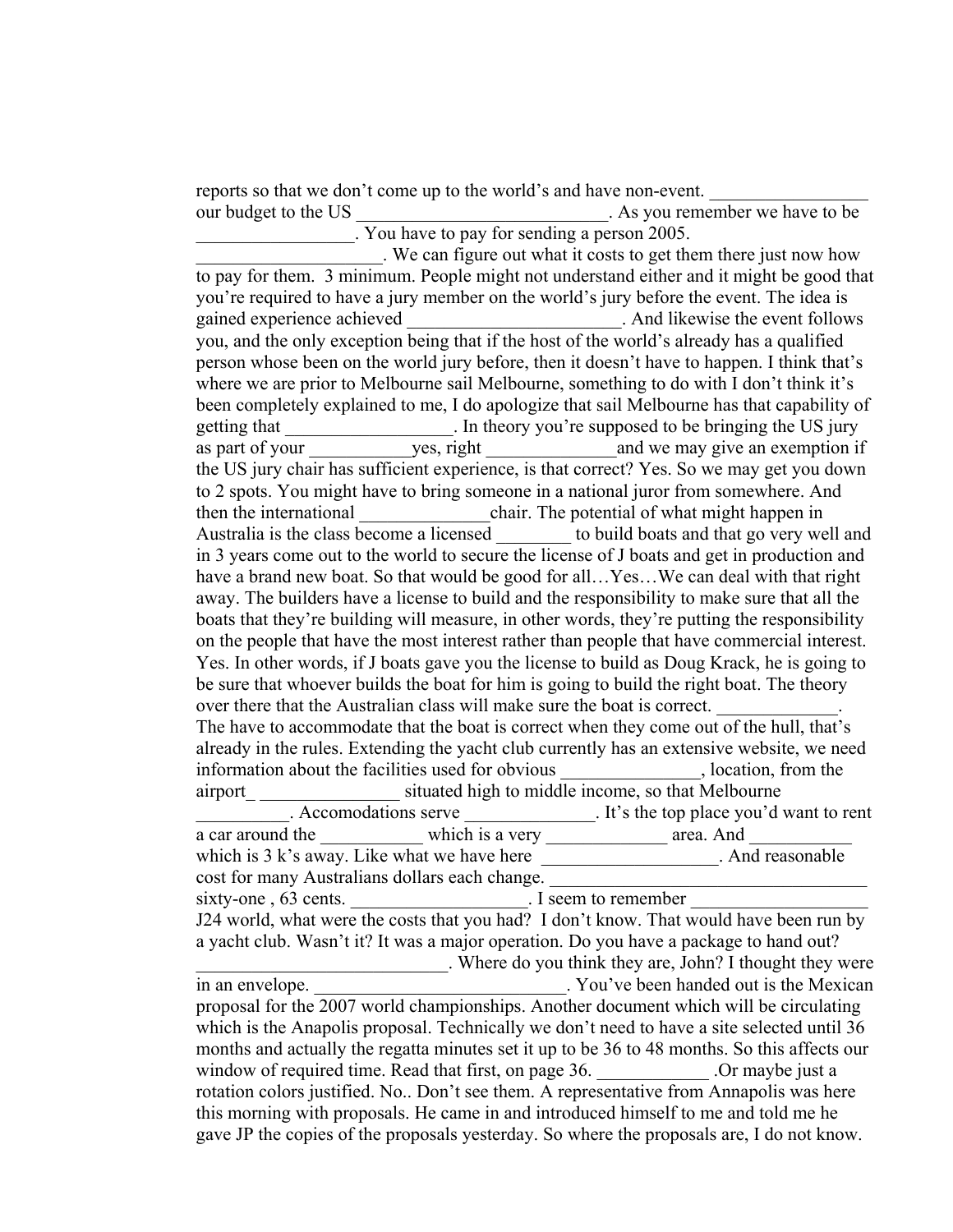But he brought them from the US for distribution, I have one on poorly printed paper, as you can tell, everything turned red. That I would like to distribute, if you could take a quick look, I have one copy that I brought with me. If you'll send it down this way and I'll send this one around. Even that out to everyone. Angelo Loosooney. 5 minute break. Look at it on the website. Ok, the first bid on the proposal in the Acapulco bid. Your red folder, is there no one here to present that. You're going to present John? I have a proposal out, Olympics our own Stuart Jardine was there at the Olympics. Mexico hosted its first major J24 class in May, north American championship and they did a very good job not only with running the races but with the social activities. I think that Geoff's article in this magazine makes reference to the jury complementing how the Mexican class handled things.

\_\_\_\_\_\_\_\_\_\_\_\_\_. There was one boat from New York \_\_\_\_\_\_\_\_\_\_\_\_ \_\_\_\_\_\_\_\_\_\_\_\_\_ . So there was one recent large number of fleet . Adequate number  $\lambda$ of charter boats. There were 150 boats in Mexico and they are only going to be allowed 3, maybe 6 boats \_\_\_\_\_\_\_\_\_\_\_\_\_\_, so there was an adequate number of charter boats. We have not converted to the US . One leg and they move wherever they go and they have chartered some new boats \_\_\_\_\_\_\_\_\_\_\_\_\_\_\_. They put their charter fees in line with what they thought here was, I think, might be a little bit high. But . John, if I was driving for those of us who could may possibly drive from, how far is it from the Texas border? From the international class office to Acapulco it's about 20 hours. At least 1000 miles. How far was it Viouval? Not quite as far. Not a difficult drive, good roads all the way down. So it's about 1000 miles from San Antonio. How far from San Diego or \_\_\_\_\_\_\_. Double digits. \_\_\_\_\_\_\_\_\_\_\_\_\_\_\_\_\_\_\_\_. Mostly charter boats but they have 150 boats and the only can bring 6 Mexican teams that can compete. 3 times the normal allotment. 6 of their our own boats there and they'll have 140 to charter, so you'll have Specialty, membership at the same cost. Obviously, adequate hotels and restaurants **and in Stuart**, would you like to speak on Acapulco's standing somewhere? We're about to close the Acapulco presentation. \_\_\_\_\_\_\_\_\_\_\_\_\_\_\_\_\_, Will they use the Olympic center, John? They have the Olympic center now but they've got those yacht clubs \_\_\_\_\_\_\_\_\_\_\_\_\_\_\_\_\_\_. Can anyone find

where  $\frac{1}{2}$ . On page 10  $\frac{1}{2}$ . Club  $\frac{1}{2}$  would be the facility. Anymore comments on Mexico? the facility. Anymore comments on Mexico? base their fees on is what they had to pay when they came here. Page 10. Charter boats, for a double a boat, 3500, an a-boat 3000, a bb boat, 2500, so I think that at point, they're . As long as they get the reward, they'll push harder We can vote today but with 2 proposals we have a group that are comfortable with, these are a good reflection and are not other bids on their way, we can vote \_\_\_\_\_\_\_\_\_\_next year, for the 2007. How many boats would they like to have to be able to counted? Because they . They only have 6 boats. Their normal allotment is 2. They would have to have it in the year before the world's. Yes, that would be 2006 perhaps the north American challenge or whatever. Anybody can encourage them to have like the national championship \_\_\_\_\_\_\_\_\_\_\_\_\_\_\_\_\_. I think that Steve is

talking about the charter would be the boats raced in October. Period. They're not talking about anything in addition to what's there. In fact I think they'd be willing to come off at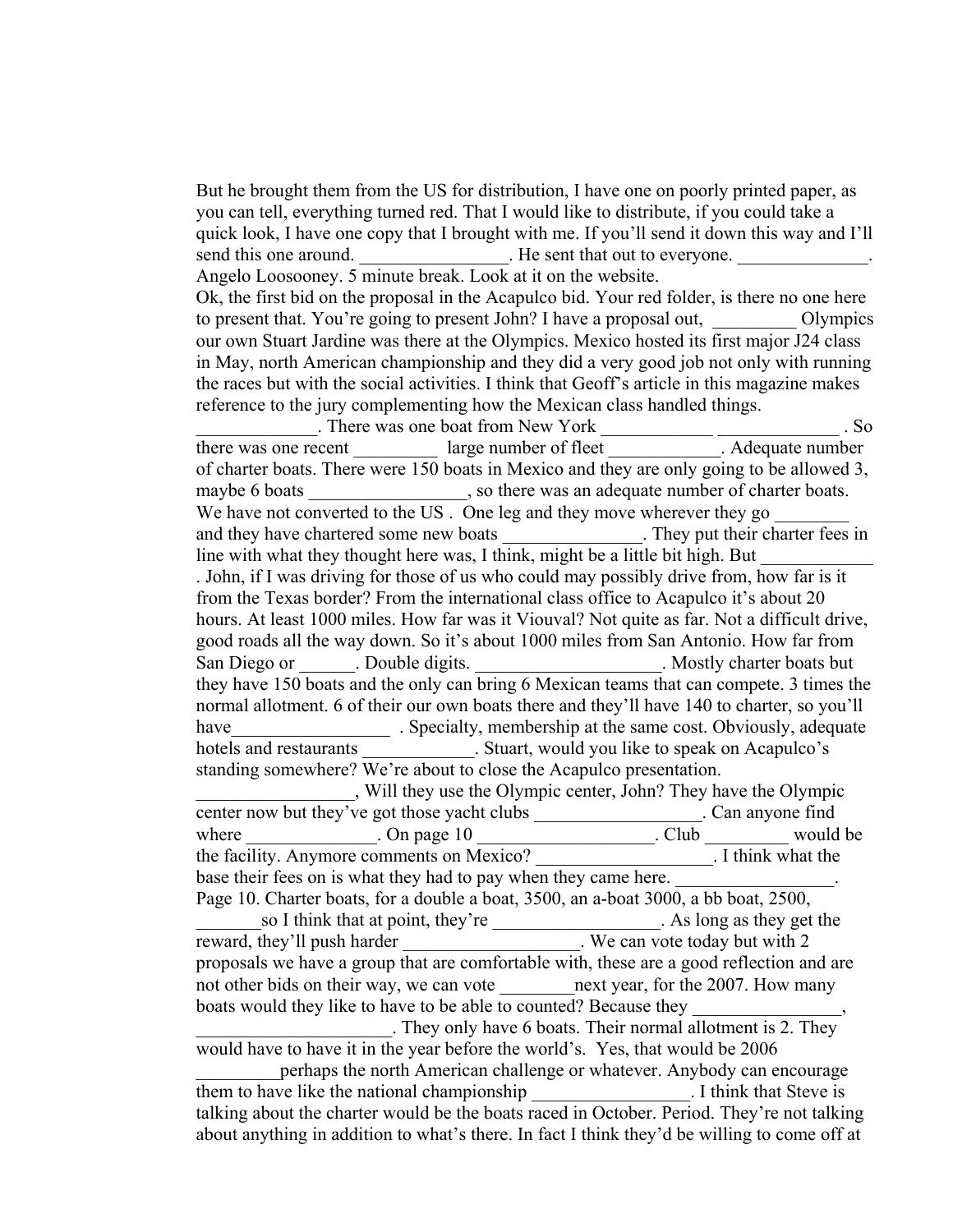least 500 dollars if we said everything was fine except that the charter boats were too expensive, then they would work the same state of the state of the state of the state of the state of the state of the state of the state of the state of the state of the state of the state of the state of the state of the what we'll do since we very well articulated in our rules or constitution as to when we officially select, what I suggest today if we vote on if we want to select today, if we agree to select today we will select, otherwise we'll listen to the 2 presentations and next year in the minimum time needed Theorem 1 would say that if Acapulco is preferenced to be selected and contingent upon the XYZ avenue, otherwise goes to the other\_\_\_\_\_\_\_\_\_\_\_\_\_\_\_. That way we can decide now if they agree or don't agree then we can still have Let's hear the Annapolis proposal and then if a representative of the Mexican proposal, can you \_\_\_\_\_\_\_\_\_\_\_ any conditions you think are reasonable and then we'll vote on the 2 proposals. Does anyone know the other proposal that wants to bid for the 2007? They weren't on here. They have to be on here. OK, but there is no deadline. So, that's a problem The example of  $\sim$  For 5 years or 3 years. Does that mean that if you choose 5 years you give someone else an opportunity to get it next time? Can we take a few minutes and do the Annapolis? Mexican before we vote. Today we have Angelo Bosheme and I'll turn it over to him and let him tell you about the proposal. I'm the Vice chairman for Annapolis. Annapolis, many of you have been there, a lot of the issues that have been floating around the table are where I think we've got strengths. We've got an active fleet of roughly 35 to 40 boats of which I'm also the class measurer of which would be absolutely I could vouch for their qualifications as charter boats. We think we have roughly 60 j24's in the Annapolis area within a 45 minute drive. People who were a one time members of the class are not members of the class anymore who just cruise their boats. Within an eight hour drive including New Port, potentially the Great Lakes, we can have between 350 and 400 charter boats available. That's the pool to choose from which would probably help get down the costs of charter, while we haven't really quoted a cost, we know it will be reasonable. The big thing I like to stress is that although we've been one of the oldest fleets in the J24 class, we've turned over our fleet, and a lot of the people that were class officers at the time the class was headquartered in Annapolis I wore a recreational boaters now and we've got a very strong group of young people and one of the reasons we really want to bring the J24 class to Annapolis is because we think it's going to help us continue what we've already started as a resurgent of the class. We've grown a class in the past 4 years from 15 active sailors to Thursday nights' we're now getting 25 boats out. So the class if strong but we'd like to build it back to where it was when we hosted the worlds back in 1992 where I think we had closer to 30-35 boats coming out on a weekly basis. Annapolis yacht club is my yacht club, it is a host yacht club that we would declare has a very good reputation for pulling off international events. We host at least 2 international events every year, this year the 2 that we're hosting are the North Americans in the spring and the Rolex Women's Yacht cruise

championship which will be in J22's in September. We also have 2 other yacht clubs in the area, East Port yacht Club is sailing association which also hosts on average 2 international events per year. And when we host these events, we pull race committee members and well, judges aren't an issue since this will be an international jury, but the top quality judges from all 3 of the clubs of which there are 54 registered or certified US national level race officers in the area along with 2 of them being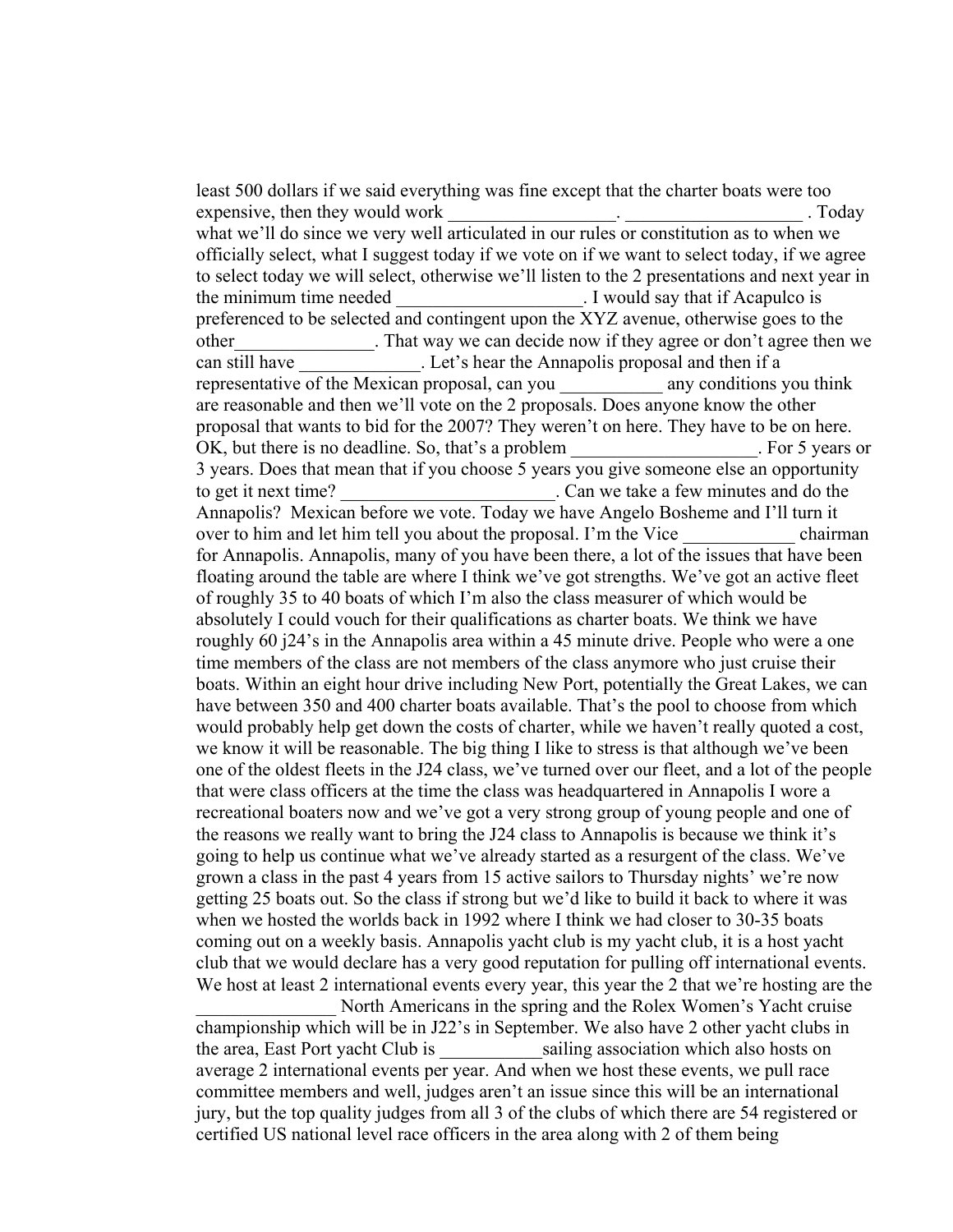international race committee managers. We've really got a depth of events that is very difficult to match other than the other big sailing capitals of the world and so we know we can pull off a very good event as far as shore side activities, Annapolis is only 35 minutes from Washington DC, we would plan to organize some kind of a trip for the spouses and relatives of the people **(end of tape 2A)**

 **(Tape 3A)** Quite frankly, at this stage of the game I think we've buried the hatchet, not necessarily in other's backs. I think we need to say let's get back to regular business and trust other for the future. The only way we're going to do this is to take the approach like we do with everybody else. There is still going to be some need for some accounting with the sail loss. I truly believe that it did work for awhile on the project, it provided some cash flow for everybody, made the accounting easier that we're dealing with the US class. We still have a challenge within in our own books which will be touched on later in the financial section how to eliminate this debt that's sitting on the books. I know Jim has got an approach for that which will be discussed later. I am of the opinion that we should take the standard approach that sailboats and tags will be sold each and JCA for their own capital purposes, cash will be coming into the class, there is no need for future credit notes, there's going to be some balancing for certain things because I know North will still send some sails even though they bought it from you. That's the way I'm feeling at this stage of the game. I don't want to argue with you at all about accounting that needs to go to each country, several years ago it might have been different, but ever since we discussed this for the last couple of years I'm all in agreement if someone from Mexico or Canada buys a sail from the US then that money that they paid, all that they're actually paying what the US charges from the royalty, like Rudy, if you bought from a Canadian member, I don't know what you charge in Canada, but you're paying our fee in the US but that fee goes back to Canada and it should. Right. It's just how to account it all. There are a lot of hands involved when you go all the way down to a customer, here's right at the bottom, why not have an international fee for a broken tag which is one fee, the tags are sold on the left side, any member throughout the world can buy it, we'll say \$30 and \$10 , \$20 mark US margin, the tag is mailed or couriered or whatever to a deputy or designate of \_\_\_\_\_\_\_\_\_ or when you sign up on line you say where you want it sent to, you can have it sent to your sail box or you can have it sent to your host, and immediately the international class processes the credit card and \$10 goes to the class and \$20 gets put toward the national class. It's in the hands of the owner, we know exactly where it went because we have the address of where it went and therefore that's the national class that gets reimbursed, and there are less hands involved and money is transferred. That cash flow is going to sit around unless the international class every month simply sends a check ..So John will be keeping up with every countries fee? He will be collecting \$30 for all tags throughout the world, and every month sending a check or wire, whatever frequency we think is appropriate, he sends out \$20 per tag. What is doesn't do is allow each NJCA to look after their own coffers because we have fixed the costs for the tag at \$20 or whatever that currency then tries to which would be a boat 20 years old, it would be above 10 pounds, that kind of challenges the original thought that the individual country can add whatever else, for example you do that in Canada, it translates to a little bit more but I still think we should sit and do, sell it at \$10 US every country and end of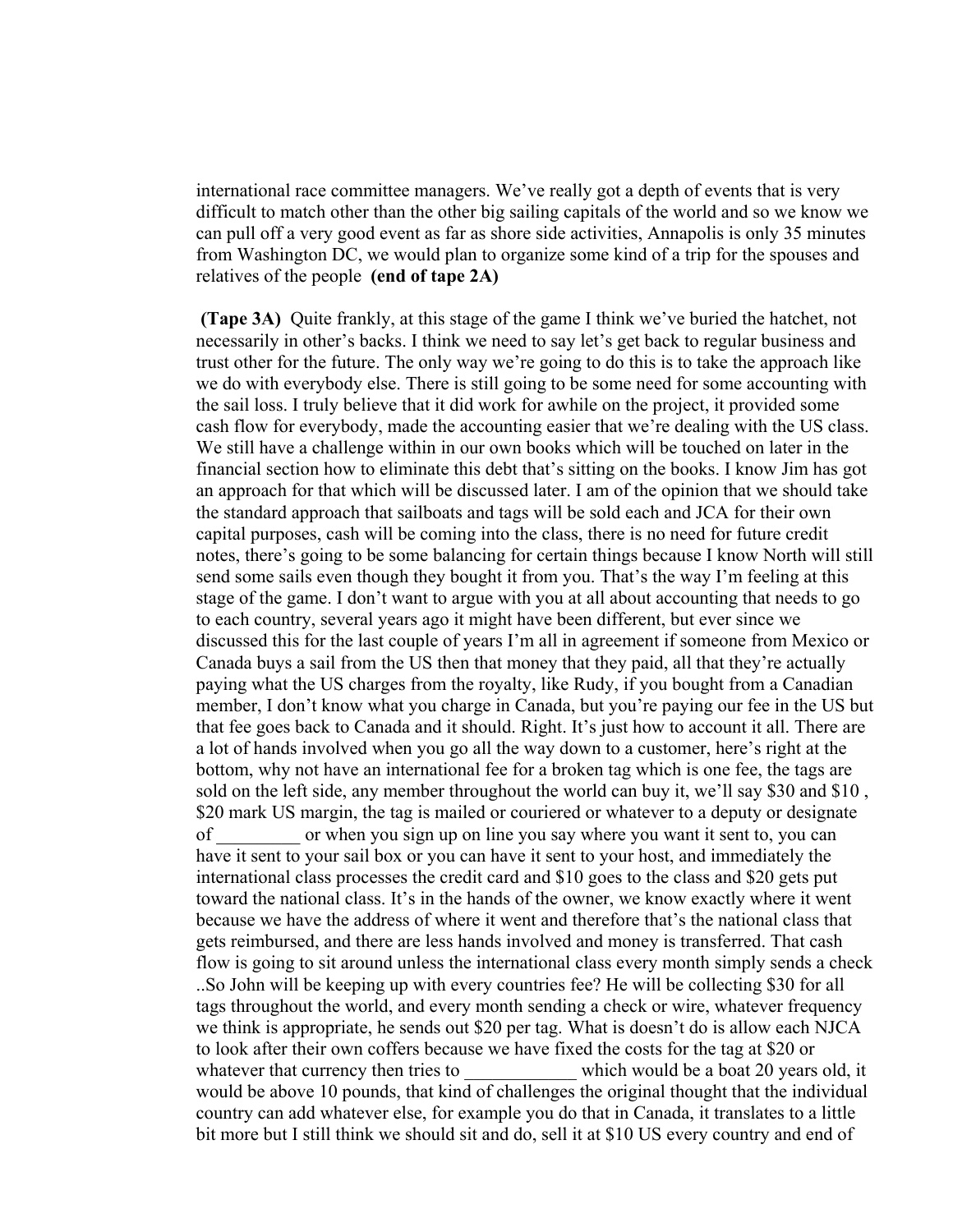story, what you charge is your business. Yes Brad. So that proposal is the simplest form with the least number of entities involved, so to allow Jim's proposal to the operation if possible, instead of the owner the national body for the tags, the national possible, instead of the owner person in charge of wealth tags does, and they get the transaction on a country level. That's right. They don't do it as an individual they do it as a sale loft and that's the challenge we have. In Australia we're not sure some of our sails are hiding. We effectively buy tags off the national body, that's how we use the sail maker and stand our

\_\_\_\_\_\_\_\_\_\_\_\_\_ . The sail maker is out of the picture. What is the charge for tags in Australia? I was hoping you wouldn't ask me that question. I think it's like 30 or 35 dollars. Equivalent to what we're talking about. Yeah. The problem I see, we as individuals say I want one tag, now I cannot see you selling one tag to an individual anywhere in the world and billing someone for it. We can't do this the same way as the Australians, our NJCA and our secretary try to use a forty tags which I think what I need for the next six months. And you bill for that and I have to pay it, and I say I can't afford to pay it, but the UK bills, I have this forty tags, this sail maker rings me out the national championships, I need 16 tags and I sell him 16 tags and I bill him, so it works. It's divided amongst all the NJCA's. I can't see John solving our problems but out biggest problem is coming out of Italy, because 50% of our sales are now coming out of Italy. They are putting the tags on and that's where I eventually don't think anybody exporting the sales should export it with a royalty tag. I think it should arrive in your country and you own country can measure it and you put your own royalty tag on.

\_\_\_\_\_\_\_\_\_\_\_\_\_\_\_\_\_\_\_\_\_\_\_\_\_\_\_\_\_\_\_. It's very significant to believe particulary the smaller classes where they are on a shoestring. The money's gone out of the US and into South American countries and they come back alive a little bit because they have something they can forward with, perhaps because their economy is so bad they've had trouble just paying the \$8 dues. Now they have a credit balance because they have sailors competing at this level who purchase sails in the US and that money goes back in an unexpected windfall for them. That's where my system would work because they buy the royalty tags and nobody should send a sail with the royalty tags **the summand in the set of the set of the set of the set of the set of the set of the set of the set of the set of the set of the set of the set of the set of the set of the set of the set of the set of the set of the** measurements but they haven't gotten the sales. Either the UK or anyone. We did a survey over the last 3 years and the 19 guys who bought new sails 53 of them were example the sum of the sum of the sum of the sum of the sum of the sum of the sum of the sum of the sum of the sum of the sum of the sum of the sum of the sum of the sum of the sum of the sum of the sum of the sum of application of the rule be applied , the majority of the places it is not the case. It is a minor 10%-20% issue, and that's just straight from leasing by the people who are in charge of these files. A subject that is dear to my heart, we are not fully seeing our rule as well as we should generally. I encourage you to police your rules more strenuously. . The people that really do the work

.The national measurers are doing their job . That's what we're trying to achieve. If the national measurer is the one that has to apply the tag and measure it in. Chronical Conce they get a measurer the trouble will be over because every time we have a national regatta or egatta they present their sails to be stacked and that person whose doing it looks to see that it's got a UK measurer across the royalty tag. Now if you take the royalty tag off and put it onto another sail, the subseteed signature signature won't be on it.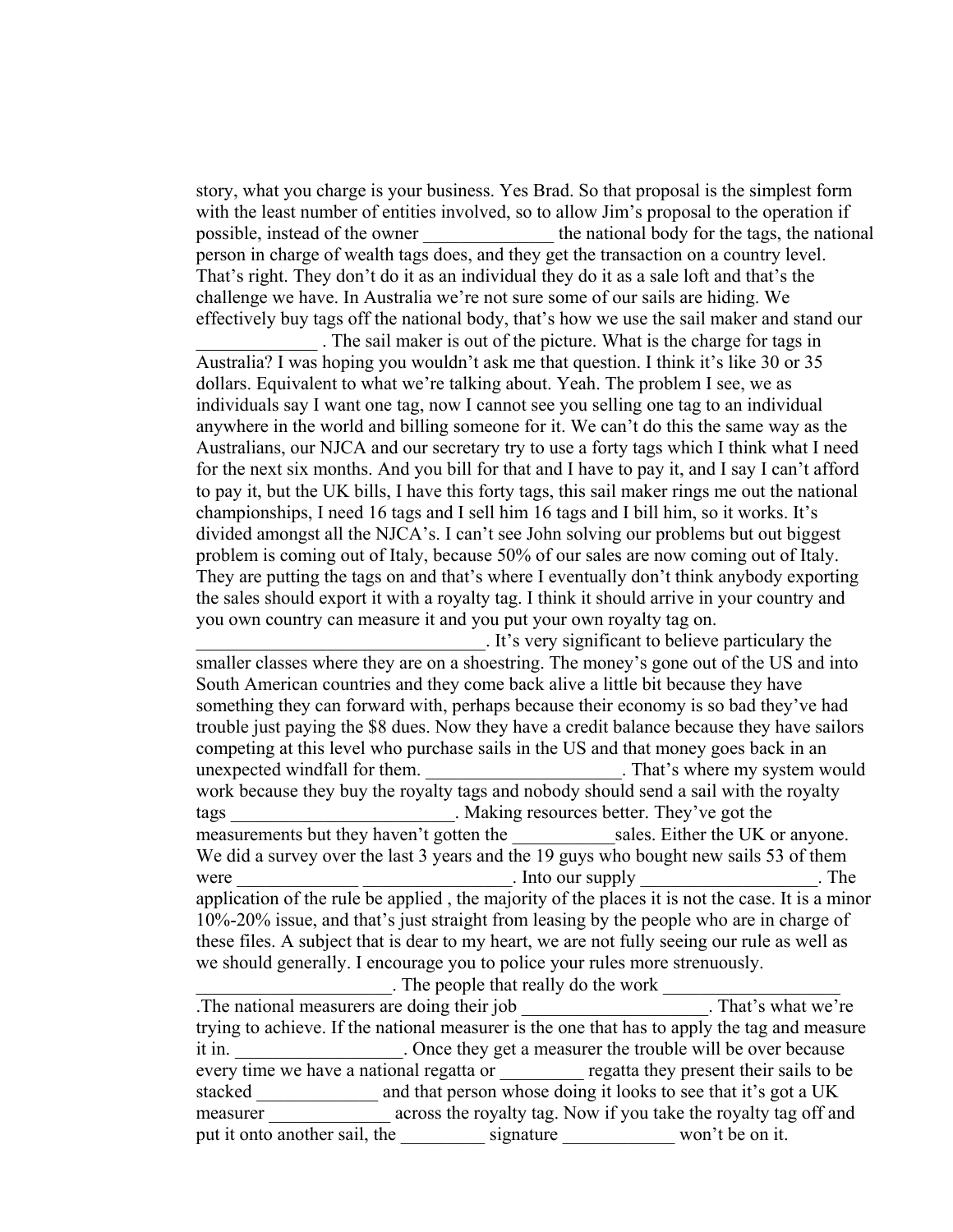\_\_\_\_\_\_\_\_\_\_\_\_\_\_\_\_\_\_\_\_\_\_\_\_\_\_\_\_\_\_\_\_. The things that haven't been brought up are the sail makers that are providing most of the sails, North & Quantum, are mass producing these sails. And these tags are put on in the production line. When the sail is built it is put on the shelf and they don't know at that point where it's going. At the last minute the sail comes off the shelf and put on, the country coded the numbers and it's out the door. So if we did what we're talking about in the beginning with these tags, I personally have taken them off for somebody has done what said, in fact it was actually a sail maker who tried to re-use the tag, and they needlepoint that goes through the tag was, it was obvious, anyway. We would have a situation in countries that don't necessarily, in the European community, you measure your sails before you use them. The rest of the world doesn't do that. They make the sail, put it on the boat and they go to sail. The only time the US measures is for world qualifying events. I'm not sure what you guys do in Canada, similar, but I know that in the rest of the world they could care less if the sail was measured from the sail maker and has the J24 logo on it, it's legal. They don't look to see if the tag is there. So if it's left to the NJCA you're going to have sails without tags unless you have somebody really conscientious whose out there checking and. The weekend The measurement forms that we use for sails have a fill-in-the-blank for the royalty tag number. So  $\cdot$  in the central American games we picked up some sails that were not that didn't get exported that actually did, so there's good and bad on either side. We need to find some compromise that we can all agree on. There are no against the sail maker. The real challenge right now is dealing with J boats and North Italy. Let's end the pilot project, let's direct the class office to make an arrangement with North so proper credit is given with North Italy to countries where sails are going to in Europe. I believe John has developed a relationship with North which includes North Italy. They have to report to Minxed. We direct the box office to make an arrangement with North Italy so that credit is given where credit is due. I don't think we need to go much further than that. The same way we've been doing, a quarterly basis or maybe every 6 months if it's  $\dots$ .  $\qquad \qquad$  I think it has to be quarterly. I hold that position because I look at our accounts receivable listing and it's a little large and in any bill collecting process the squeakier the gate, the faster you get paid. So don't let things go for long unpaid, end up with challenges on our accounts receivable that I don't want to see that happen. Nor should anybody else. So at this point are there any objections? If John has our request from any sail maker, should be direct that sail maker to the NJCA to buy the tags? The substitution of the national state of the national state of the national state of the national state of the national state of the national state of the national state of the national state of class. That's the proposal. It's important that we have asked a couple of countries what they charge. What the sail maker pays for the tags. Each country be in that ball park. Somewhat uniform, we will have situations where somebody shows up at the world championship and there's no royalty tag because he built the sail himself. What do we charge him for the tags? The same section of the tags? authority to sell the royalty tag on behalf of any of the national class at the race, you may not know it at the time, but….. There's a sail running around here without any tags on them because none of us came with any tags and I will get a Dutch flag, and if their NJCA gear had flag they would have made the money on them. We're trying to build policies for 20% of the action. 80% of the action is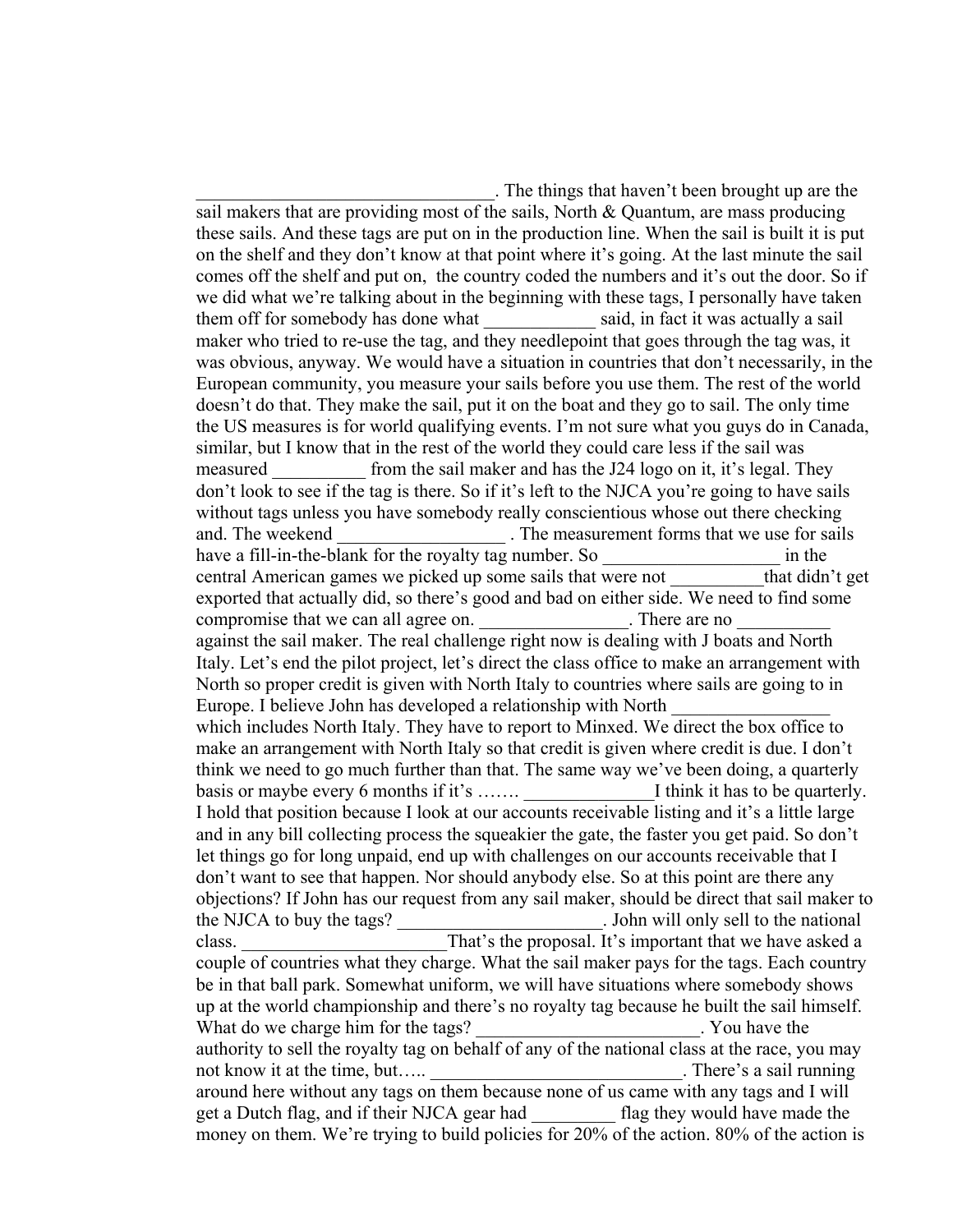a normal transaction, that deals with the international class. The 20% of the transactions that happen I think we trust the executive director of our class to charge what's appropriate, to account what's appropriate, to run an office, administratively, without having to get total direction from this counsel every time we get some little small hiccup. That's how we should run our business. I work for the tax department. We have policies that deal with 80% of the situations. In the case of this situation, I propose for future events sail measurement the hosting nation should have some sail tag inventory available. Yes. What about the Italian situation? And you're ready to give some money to Ireland for the high sales that might \_\_\_\_\_\_\_\_\_\_\_\_\_\_.\_\_\_\_\_\_\_\_\_\_\_\_\_\_\_\_\_\_\_\_\_\_\_. We have already mandated that there will be an international technical community member present at each continental championship and I think that that technical community person would have an inventory of tags and in the event that the host country does not have a tag rather than to go through a bookkeeping, dollar here, dollar there, we're going to charge a flat \$30 fee that stays all with the international class for that one minor situation rather than dealing with nickels and dimes. Would it not be worth charging a higher fee to get people to follow the correct procedure? The Sou can't build the rules for every case, we can't do it, I think each national class should have the ability to charge what they feel at that particular time, have their costs whatever it is, make sure they're viable. I need a motion from the floor that directs the class office to end the pilot program. North sails **Note 2.1** and 2.1 and 2.1 and 2.1 and 2.1 and 2.1 and 2.1 and 2.1 and 2.1 and 2.1 and 2.1 and 2.1 and 2.1 and 2.1 and 2.1 and 2.1 and 2.1 and 2.1 and 2.1 and 2.1 and 2.1 and 2.1 and 2.1 and 2.1 and 2.1 and 2.1 will be building inventory, how is that going to work? You're going to have to get North Sails to give a quarterly report….It's the Italian sales that are a problem. They send them out with royalty tags to the UK and don't account for them. They're getting all the money. I would propose that you get your money out of Italy. Assuming they're building inventory with tags on them. I think that the big sails makers, North and Quantum, the system seems to be working. Because they are accounting for which nation got these sails. And John is crediting us with money, although we haven't seen the money, and don't necessarily need it, Texpect other countries will be owing John money. The credit that we've built up. The initial sail makers, you must go through the NJCA. Your proposal is you've got a compromise, you're saying the idea for small people leave programming place for Quantum and all that. A sail maker like North that actually builds and maintains an inventory on a shelf and they put that tag on in their production process and they also keep accurate records of where each sail has gone. \_\_\_\_\_\_\_\_\_\_\_\_\_\_\_\_\_\_\_\_\_\_\_\_\_\_\_\_\_\_. I really believe that NJCA \_\_\_\_\_\_\_\_\_\_\_\_\_\_\_\_. It probably needs to be altered. It does not say manufacturers cannot put tags on sails. What you're proposing is the national class measurer of a national class will apply the tags.  $\sim$  100 % to the UK, they do put royalty tags on their sails, then North UK would have to apply for the tag and then we would then get the royalty, that's what I'm thinking, any sail that would be exported should not be sent with the royalty tag. OK. We need to add that to the proposal.  $\mathcal{L}_\text{max} = \mathcal{L}_\text{max} = \mathcal{L}_\text{max} = \mathcal{L}_\text{max} = \mathcal{L}_\text{max} = \mathcal{L}_\text{max} = \mathcal{L}_\text{max} = \mathcal{L}_\text{max} = \mathcal{L}_\text{max} = \mathcal{L}_\text{max} = \mathcal{L}_\text{max} = \mathcal{L}_\text{max} = \mathcal{L}_\text{max} = \mathcal{L}_\text{max} = \mathcal{L}_\text{max} = \mathcal{L}_\text{max} = \mathcal{L}_\text{max} = \mathcal{L}_\text{max} = \mathcal{$ 

Sounds like Italy built a bunch of inventory. They buy it, they can't put the tags on during their manufacturing process because they don't know where those sails are going to go and that's a big issue. Maybe it's easier for them to deal with that now than to give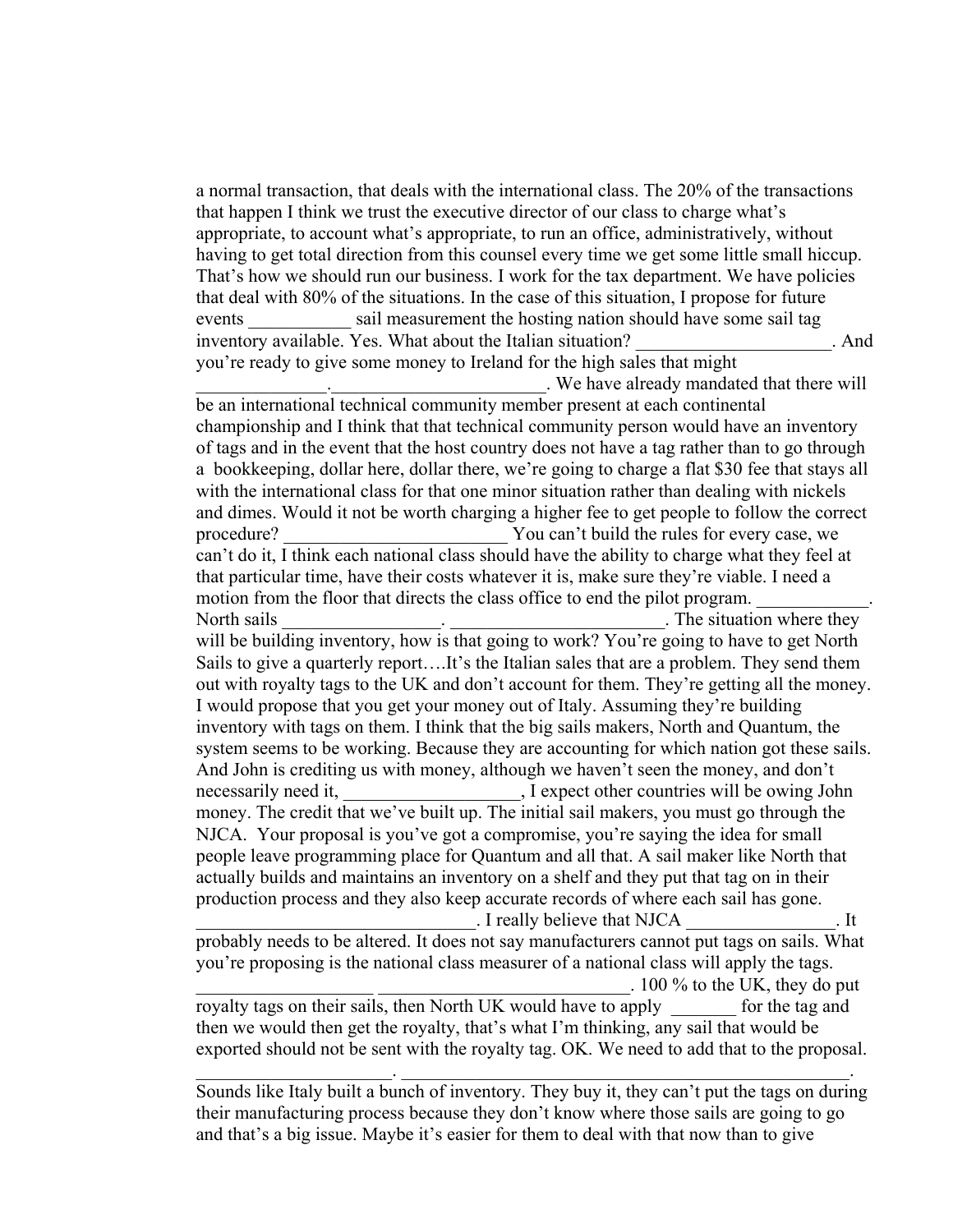accounting reports every quarter. For a small country example of the state of the state of the state of the state of the state of the state of the state of the state of the state of the state of the state of the state of t solution since we proceed with the ending of the pilot project, only national classes will sell tags to sail makers. And we have John, the international class, work with 2 major

both in the US and Italy, the problematic ones that tend to do a lot of exporting, and we get reports from them to do some reconciliations and we do that once a quarter. The challenge is that you'll still get it from an inventory production standpoint, Italy is putting tags on these sails, they can still produce the sails quickly, put the tags on there, you get the credit Fig. 15. If that can be arranged and the US is happy, that will help Bermuda as well because America \_\_\_\_\_\_\_\_\_\_\_\_\_\_\_\_\_\_\_. John, at his discretion will determine if it's large enough for him to be involved to do the credit \_\_\_\_\_\_\_\_\_\_\_\_. \_\_\_\_\_\_\_\_\_\_\_\_\_\_\_\_\_\_\_\_\_\_\_\_\_\_\_\_\_\_\_\_\_. Quarterly, we ask them. I send

them an e-mail, or our executive director sends North an e-mail saying will you please send a spread sheet that's got a list of all the sails they made and where they were exported and we would send that to John and say here's the deal, make the credit and that's how we would like to do it. The same state of  $\alpha$  is the state of  $\alpha$  is the state of  $\alpha$  is the state of  $\alpha$  is the state of  $\alpha$  is the state of  $\alpha$  is the state of  $\alpha$  is the state of  $\alpha$  is the state of

only way to improve this is to potentially assuming that every one has a class measurer and every sail should be measured, and we could convince the sail maker it's not their job to affix a tag is to have the national measurer put tags on them

. I think the national measurer should measure all the sails that come into his country. They should be the only one to measure. The next level is to have national measurers applying by December 1. We have a solution on the table. The short term of it is pilot project is ended and the class office will sell tags to national authorities only with the exception of having tags on hand for emergency situations at major regattas. Administratively we're asking John to go to North and sort out the crediting of exported sails with North America, North Italy wherever possible. When I get that report from North, they bought the tags from the US, they've exported them around the world, how do you want to deal with that switching the money, does that mean that Jim writes a check to Bermuda, Mexico, Canada and that's what they get or do you want me to flip switches in the office and credit and debit accounts so we have billing? The National class that sold the tags to north so it would be at an Italian price that differential is the credit between the international fee and  $\blacksquare$  You only get the benefit

\_\_\_\_\_\_\_\_\_\_\_\_\_. Example, this is what came into my country, this is where they came from, do we accept that as a report, since they're small sail makers that don't report to me and then we flip the switches and Robin gets the money and it comes from wherever

\_\_\_\_\_\_\_\_\_\_. What I'm saying is he's got sails that have come into his country with tags and he knows the sail originated in Great Britain so he tells me he got the sail, Stuart sold him the tag so do I give him credit and charge you for that difference? If you could do it that way, or Robin comes to me and says \_\_\_\_\_\_\_\_\_\_\_\_\_, that's the question, do you want to do it at the international level or do you want to do it

the pilot project with the US and status quo with the rest of the world. Jim has asked that we end the pilot project, think that we agree that we'll end the pilot project within the US, and that we'll instruct the executive director to work out an amicable arrangement with the sail makers through the national class to make sure everybody is credited

 $\Box$  End

. Is that a motion? Yes, all in favor? Ok, it's 10:48 and move on to item  $#5$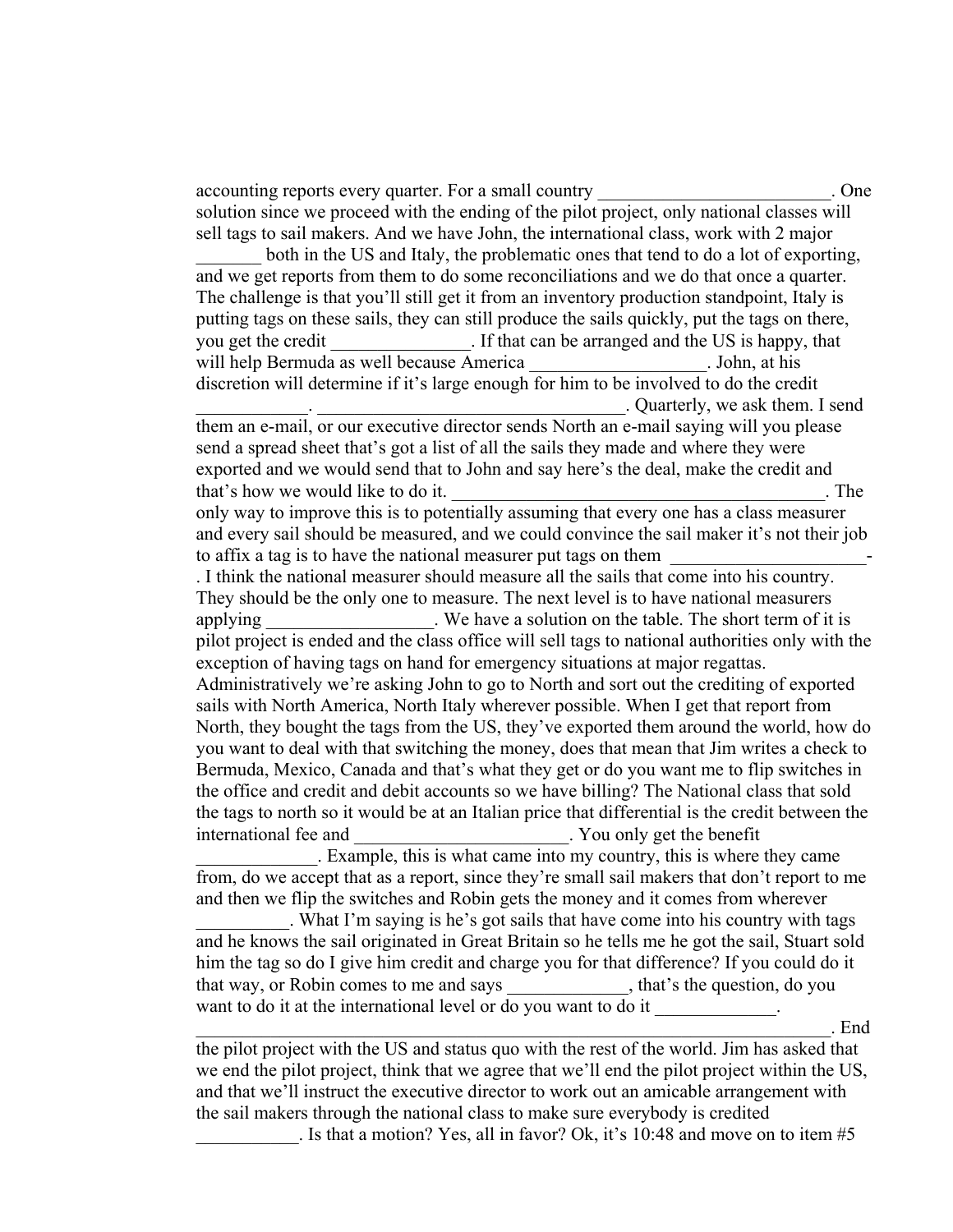for a second, please. Chairman's update. I have been your chairman for 9 years. I've worked with the class since 1986. It's time for a change. I wish to resign immediately. I have asked around if anyone is willing to take on this , fortunately I have found a volunteer. Like Hank before me, Like Glenn before me, before me, we should pass off to \_\_\_\_\_\_\_\_\_\_, Rudy has volunteered to take the gavel and I feel very comfortable in that. So having said that, I would like your approval for me to step down at this point in time and to accept Rudy Wolfe as your new chairman. This is not an election year, next year is the election year, after one year you can keep him or whatever you like. As past chairman, I have no future vote on the committee, my desire at this stage is to allow Rudy to take over, I would like to leave, to allow Rudy to assume full control of the meeting, take the class direction that he thinks we should be taking with your concurrence, at the same time I understand that Donald Manasse, our current Vice president is also resigning, so it will be your duty here also to pick a vice chairman, I believe we also have another volunteer. It's now your choice, people. Are you willing to accept my proposal? We've put together a going away gift. Ladies and gentlemen, could I just make another point if I may, Thank you Geoff for a wonderful term\_\_\_\_\_\_\_\_\_\_\_\_\_\_\_\_\_\_\_\_\_\_\_. I would not want you to leave without knowing how much we've appreciated your support as well as \_\_\_\_\_\_\_\_\_\_\_\_\_\_\_\_\_\_\_. **(end of tape 3A)** 

**( 4A)** I don't know if the world is aware, probably your are in the sunfish class, I don't know how many sunfish are around the world, probably about 50,000 or something or more, all of a sudden they decided they're going to allow a new center board, a new rudder, and a new sail. So they haven't sold boats for a while, so now they're selling center boards, rudders and sails. And that benefited the manufacturer, some of it the class were happy to get some fiberglass center boards, \_\_\_\_\_\_\_\_\_\_\_\_\_\_, that's not what we want to happen in our class. We don't want to come up with a new rudder and everybody has to go out and buy a new rudder. Any comments? Update, upgrade, with minor \_\_\_\_\_\_\_\_\_\_\_\_\_\_\_\_ modifications which will not only keep the

boat looking and continue to be light and stand up well against . 2 years ago they allowed a change \_\_\_\_\_\_\_\_\_\_\_\_\_\_\_\_\_\_\_\_\_\_\_. I think we can achieve this we could was that we could amend this book without example example that we were just moving from the manuscript book \_\_\_\_\_\_\_\_\_\_\_\_\_\_\_\_\_\_into the optional equipment. \_\_\_\_\_\_\_\_\_\_\_\_\_\_. If we want to change the whole construction of the boat, then that does \_\_\_\_\_\_\_\_\_\_\_\_\_\_\_\_\_, so I am opposing John in saying that we cannot measurement manual without updating the minor, I cannot see why we cannot produce \_\_\_\_\_\_\_\_\_\_\_\_\_\_\_\_. We should sit down and go through the items that we thought could be done now For instance, rule 412 on navigation \_\_\_\_\_\_\_, we've written the word permanently installed, why do we need to have that word? \_\_\_\_\_\_\_\_\_\_\_\_\_\_\_\_, but if we did, we'd only have 50% of the boats racing. And you'd have a 2 day job, meanwhile your boats, \_\_\_\_\_\_\_\_\_\_\_\_\_\_. Some of the other items that we've considered that should be moved is the back trip. All of those \_\_\_\_\_\_\_\_\_\_, when their navigation lights aren't working, their compass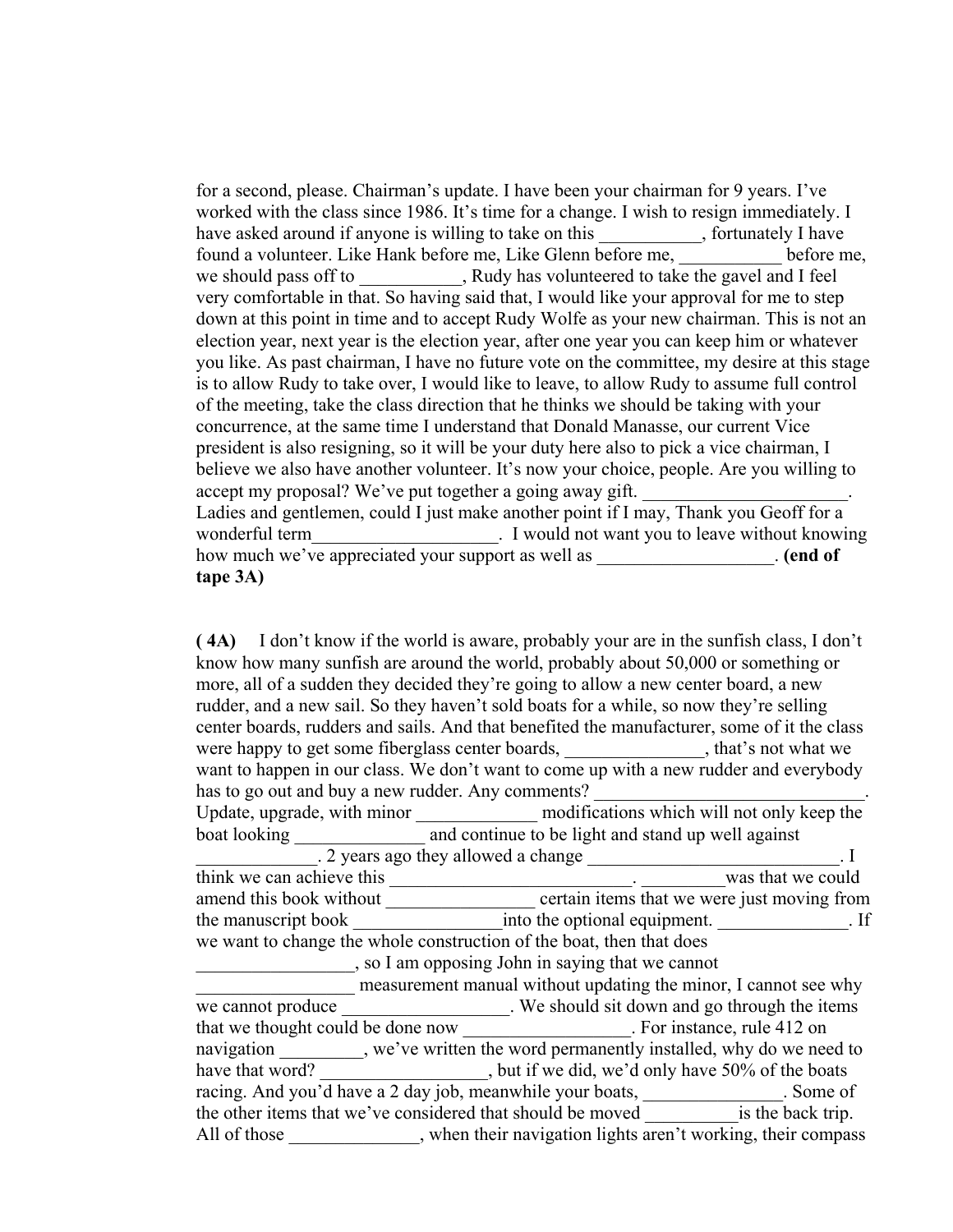is not operational, it's just sitting in the bay adds extra weight.

\_\_\_\_\_\_\_\_\_\_\_\_\_\_\_\_\_\_\_\_\_\_. 50% of our boats aren't able to race. That's quite a big point. I'd even to so far on the sink, why are we insisting on it having a sink? And it's draining into a plastic and the tube is connected to that . And then the rudder. into a plastic and the tube is connected to that When General Hodges, who I think is one of the best builders, is struggling to produce a rudder that  $\qquad \qquad$ , it has something to do with the middle of the boat. It's the construction the rudder is the problem. And we should be able to use the rudder in exactly the same way and shaped but with something a little bit stronger in the middle, the middle, the core in the center of our rudder is faulty. So there is no stress. And the boat can get water in because of the way we put our boats in correctly, the rudder, \_\_\_\_\_\_\_\_\_\_\_\_\_\_\_\_\_. You have 3 months to produce a new design, same weight, same shape, \_\_\_\_\_\_\_\_\_\_\_\_\_\_\_\_\_\_\_\_\_\_. And there are other items, **Example 2.1** The technical committee should look at these items over this next year and recommend - here's an idea, here's what we should do, this  $\qquad \qquad \text{agree with.}$  If you're not allowed to use it, we have to bring them back to the shop. If it's optional, those of us who have light boats will have to have an engine, and those of us who want an engine can have an engine. Some times, some places you need an engine. It should be part of the optional equipment, we don't lower the weight, the weight stays the same,  $1375$ , you make it up other ways. Anything that's in the rule book is a rule, has to be a rule. We have  $\frac{1}{2}$  unless there's some emergency or we find something that is incorrectly written here will we go and ask for a change. There will be no proposals voted on until the next meeting. All of this needs to go back to the technical committee to be reviewed, discussed and put forth as a proposal to the executive committee, then circulated to the national classes for their votes at this meeting next year. It is my understanding there were proposals a couple of months ago. Which we have given you the ideas that have been presented, I'm giving you some of them, but still the precedent set several years ago stands, we're not going to do this like every 2 years. But a couple of years ago? It was 10 years ago, still a precedent. \_\_\_\_\_\_\_\_\_\_\_\_\_\_\_\_\_\_\_\_\_\_\_\_. \_\_\_\_\_\_\_\_\_\_\_\_\_\_\_\_\_\_\_\_\_\_\_\_\_\_\_. Why can't we change the rules every year? Why did we all of a sudden say we were not going to do it until every 2 years? Because we went through a period of time where we had change after change after change, the world council decided that enough I enough so to put some stability back into the class and that every 2 years, we will deal with it. So if you want to make a proposal now then we will take that precedent and throw it out and start over again and have proposals once a year, then I would say if you make a proposal now and the world council accepts it, then we would consider proposals next year, but we can't consider them now without having the time for each country to review the proposal. The first thing is for my nation to have to modify the rules But that's my personal view and I'd like to hear from Ireland, Australia, If you submit the idea and we can vote on that idea. It's on the table. Is there a second to his proposal? I want to take another view We want to send a message to our people around the world that are actually thinking about modifying But I think the message will come to be the boats in the world, particularly those I believe we should have a form of amendment so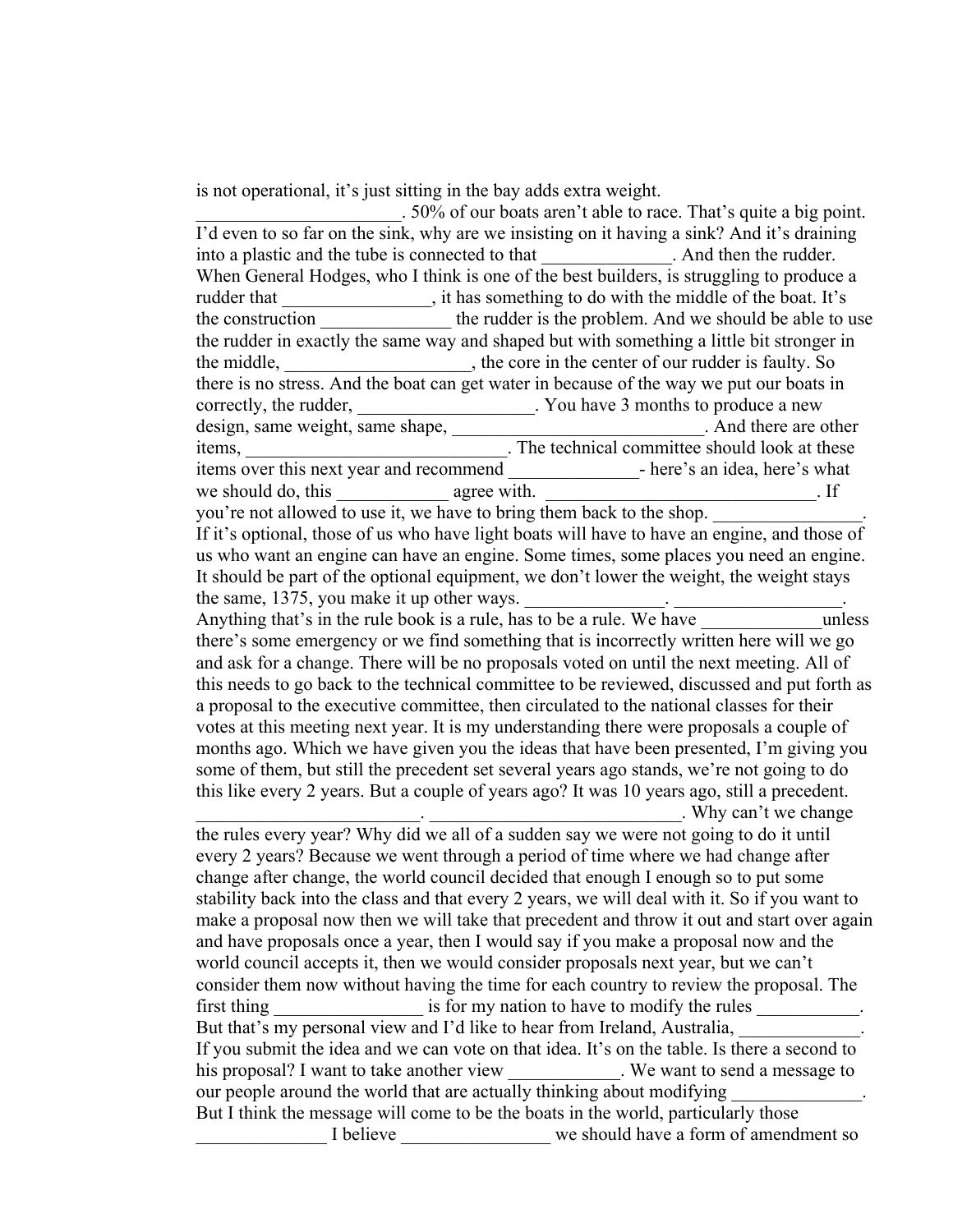that an international can come out and measure one  $\Box$ 

| The situation with regard to the type really didn't resolve from this business of having the                                                                                                  |  |  |  |
|-----------------------------------------------------------------------------------------------------------------------------------------------------------------------------------------------|--|--|--|
| <b>AJA</b>                                                                                                                                                                                    |  |  |  |
| the AJA board. $\frac{1}{\sqrt{1-\frac{1}{n}}}$ proposals to be in by the 1 <sup>st</sup> of September if not earlier. Any discussion as I attached a memo and then they would come over      |  |  |  |
|                                                                                                                                                                                               |  |  |  |
| so that's how it's all sorted, we had one or two occasions when                                                                                                                               |  |  |  |
|                                                                                                                                                                                               |  |  |  |
|                                                                                                                                                                                               |  |  |  |
|                                                                                                                                                                                               |  |  |  |
| made problems for many years. Right in the very beginning, we had this problem with the                                                                                                       |  |  |  |
| sink. The sink was used for the disposal of tools. Tools went into the sink, they then rusted                                                                                                 |  |  |  |
| away, and you had a rusty sink. Nobody ever washed up anything in it. It was a complete                                                                                                       |  |  |  |
| waste of time and totally unnecessary. And I think it's possible to say the rules say we                                                                                                      |  |  |  |
| $\frac{1}{2}$ . If it doesn't alter the regulated weight $\frac{1}{2}$ the                                                                                                                    |  |  |  |
|                                                                                                                                                                                               |  |  |  |
| had terrible problems in the <u>leader of the night</u> , and otherwise get run down. So there is you get stuck out there in the middle of the night, and otherwise get run down. So there is |  |  |  |
|                                                                                                                                                                                               |  |  |  |
| no problem with regard to having motor __________________________. So I think certainly                                                                                                       |  |  |  |
|                                                                                                                                                                                               |  |  |  |
| think back to earlier years, there just not used. We have lots of other things                                                                                                                |  |  |  |
| . Maybe due to boats racing under our category 4 sailing regulations. I                                                                                                                       |  |  |  |
| think there are a number of things that might be sitting. I don't think there is much                                                                                                         |  |  |  |
| disagreement that a number of these rules need to be changed. The issue at hand today are                                                                                                     |  |  |  |
| the items that can be brought to this committee for vote, and also you've got                                                                                                                 |  |  |  |
| . As for our current bylaws, the constitution, these items need<br>to be put forward or reviewed by the executive committee, that's actually 14.2. With a                                     |  |  |  |
|                                                                                                                                                                                               |  |  |  |
| resolution from the technical committee, do we have technical committee resolutions on                                                                                                        |  |  |  |
| these items? No. That's what I'm saying, this is a starting point that will conclude a year                                                                                                   |  |  |  |
|                                                                                                                                                                                               |  |  |  |
| the technical committee has not had a face-to-face meeting for 2 years. We've been trying                                                                                                     |  |  |  |
| to do everything over the internet for efficiency purposes. All of these items will be                                                                                                        |  |  |  |
| reviewed and discussed by the technical committee. The technical committee will make                                                                                                          |  |  |  |
| recommendations for change to the executive committee. The executive committee                                                                                                                |  |  |  |
| blesses that or throws it out, then it's committed to each NJCA for discussion. Come back                                                                                                     |  |  |  |
| a year from now and vote and then we will make proposals to ________ even before we                                                                                                           |  |  |  |
| have approval here because they have to have the wording exactly right by the end of                                                                                                          |  |  |  |
| August or the 1 <sup>st</sup> of August, I'm not sure, for the meeting in November. Typically in the                                                                                          |  |  |  |
| past what we've done is when we go to that meeting and something didn't pass at this                                                                                                          |  |  |  |
| level, then we withdraw that proposal. We can withdraw a proposal without being                                                                                                               |  |  |  |
| without a problem. We can't add new proposals. We have been successful                                                                                                                        |  |  |  |
| in saying we made a typo and we want to change a couple of words, that's how it's been                                                                                                        |  |  |  |
| done in the past, other than that, _______________. You could come back to this meeting next year ____________. At that meeting which would be in line                                        |  |  |  |
| with our 2 year format, but you would have them for discussion purposes, I would hope                                                                                                         |  |  |  |
|                                                                                                                                                                                               |  |  |  |
|                                                                                                                                                                                               |  |  |  |

 $\mathcal{L}_\text{max}$  and  $\mathcal{L}_\text{max}$  and  $\mathcal{L}_\text{max}$  and  $\mathcal{L}_\text{max}$  and  $\mathcal{L}_\text{max}$  and  $\mathcal{L}_\text{max}$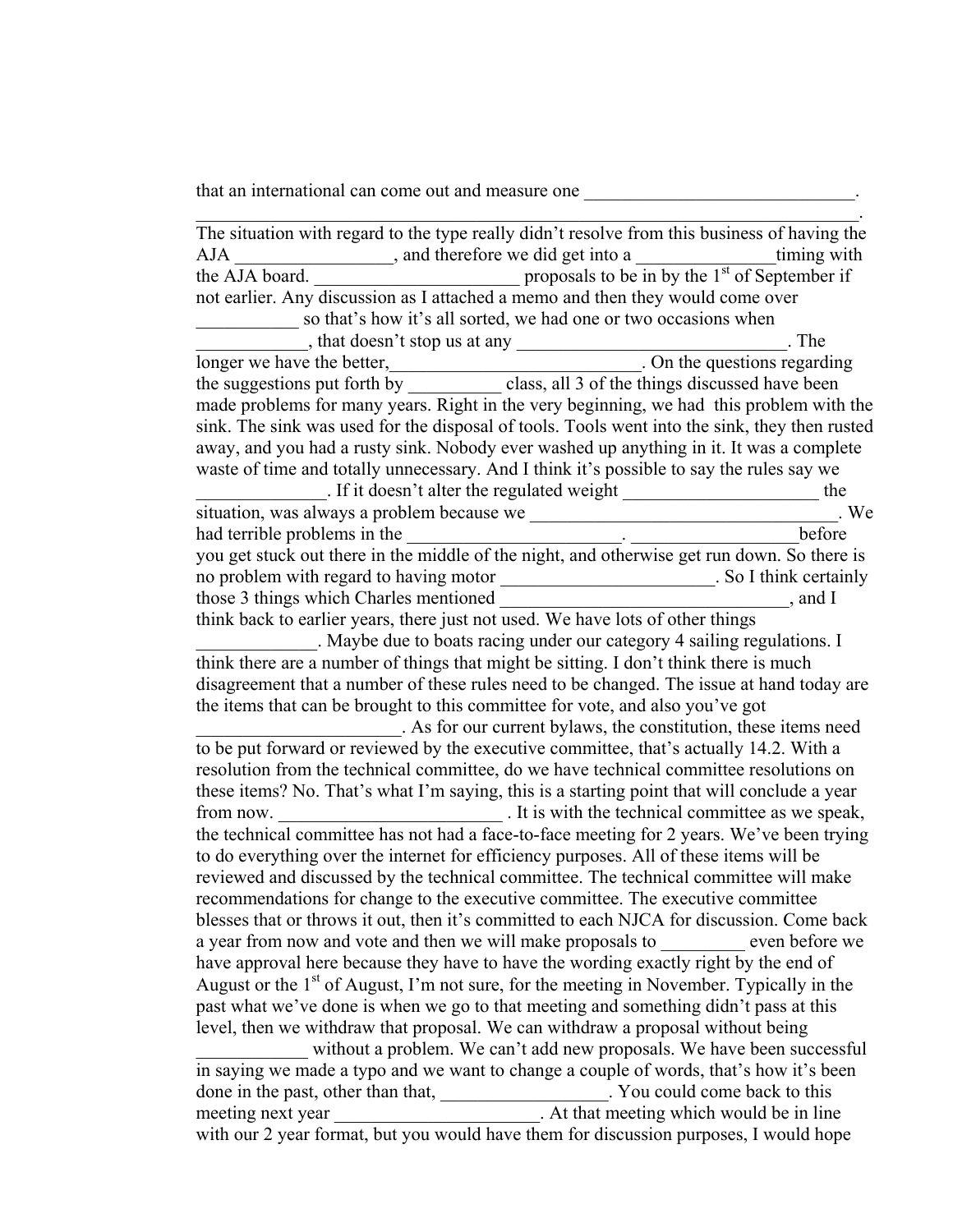no later than June of next year. The same state of  $\alpha$  is the same state of  $\alpha$  is the same state of  $\alpha$  is the same state of  $\alpha$  is the same state of  $\alpha$  is the same state of  $\alpha$  is the same state of  $\alpha$  is the sam accelarate the timing for the proposed change that would be elective settled accelarate the timing for the proposed change that would be March 1 of What's the deadline for our submitting to them? Sept or August 1? I'd have to go back and make sure. We're too late for that? We have the guidelines to let each country have the opportunity to review and discuss,

\_\_\_\_\_\_\_\_\_\_\_\_\_\_\_\_\_\_\_\_\_\_\_\_\_. Nothing has happened for over 2 years with the technical committee. Do you want a face-to-face meeting? No, I'm suggesting we could have done it all in e-mail. The technical committee is following a procedure that is has for many years. You're the newest guy on the committee, for about a year. You're not acting like a committee member at this point. You're acting like a GPR representative. The technical committee speaks in one voice after everybody agrees. Everybody on the technical committee has asked you to think about world terms rather than neighborhoods. What I'm saying is that the technical committee has not been

\_\_\_\_\_\_\_\_\_, I've not been \_\_\_\_\_\_\_\_ to do a single thing in a year. The entire committee responded back to you saying you were speaking as a local person. We review all ideas, we discuss it as a committee and come up with a \_\_\_\_\_\_\_\_\_\_\_\_\_\_\_\_. I can substantiate by email when I get back, I can circulate emails, if you want to see emails criticising Stuart for doing that, I can circulate those too. As member of the committee, he doesn't feel he was asked to review the documents. He presented the documents. The documents he presented were circulated and everybody else did respond to them. Did you see all the responses? You're part of the committee, you should see all the responses. They don't always put everybody in the copy file. The main point is that this council dictates that we don't change the rules except for every 2 years. You're asking for us to put something in here, you're asking for a change in the whole procedure, and as I suggested to is that if you're going to change something that we've already established as a

, you suggest the change, you get a  $2<sup>nd</sup>$ , the whole council agrees that we're going to change the process, but I still don't think it's appropriate to bring an idea to this table before each class has had the opportunity to review it. \_\_\_\_\_\_\_\_\_\_\_\_\_\_\_\_\_\_\_\_\_.

|                                                                                                 |                                                         | The  |  |
|-------------------------------------------------------------------------------------------------|---------------------------------------------------------|------|--|
| first order of business is is there a proposal current timeline                                 |                                                         | that |  |
| we can make proposals to change                                                                 | at this meeting?                                        |      |  |
| Any change to the rule Where is the inventory in our new rule? It's                             |                                                         |      |  |
| gone. The form is on the internet, it's part of your measurement form that is now available     |                                                         |      |  |
| on the internet                                                                                 | . First is the inventory, also tells you where to go to |      |  |
| find the form.                                                                                  | . They are forming committees that will                 |      |  |
| continuously look at updating                                                                   | . So it could be accelerated whereby                    |      |  |
| you submit recommendations as they come up. If you want to put to the table a proposal          |                                                         |      |  |
| that we do them, the term is either annually or at an appropriate time, and have the            |                                                         |      |  |
| flexibility of doing it whenever we want, I know we don't abuse that and get back where         |                                                         |      |  |
| we were 10 years ago, but With that proposed, you might be able to                              |                                                         |      |  |
| work effectively with the IGT to get these items reviewed, approved through the normal          |                                                         |      |  |
| process that I also like to reiterate what that process is so that we understand it. One of the |                                                         |      |  |
| top challenges has occurred based on the fact that the IGC has been a hidden black hole,        |                                                         |      |  |
| maybe too harsh of a term, but not very transparent to the rest of us. I'm going to suggest     |                                                         |      |  |
| some changes that John possibly could implement to to make it more transparent and              |                                                         |      |  |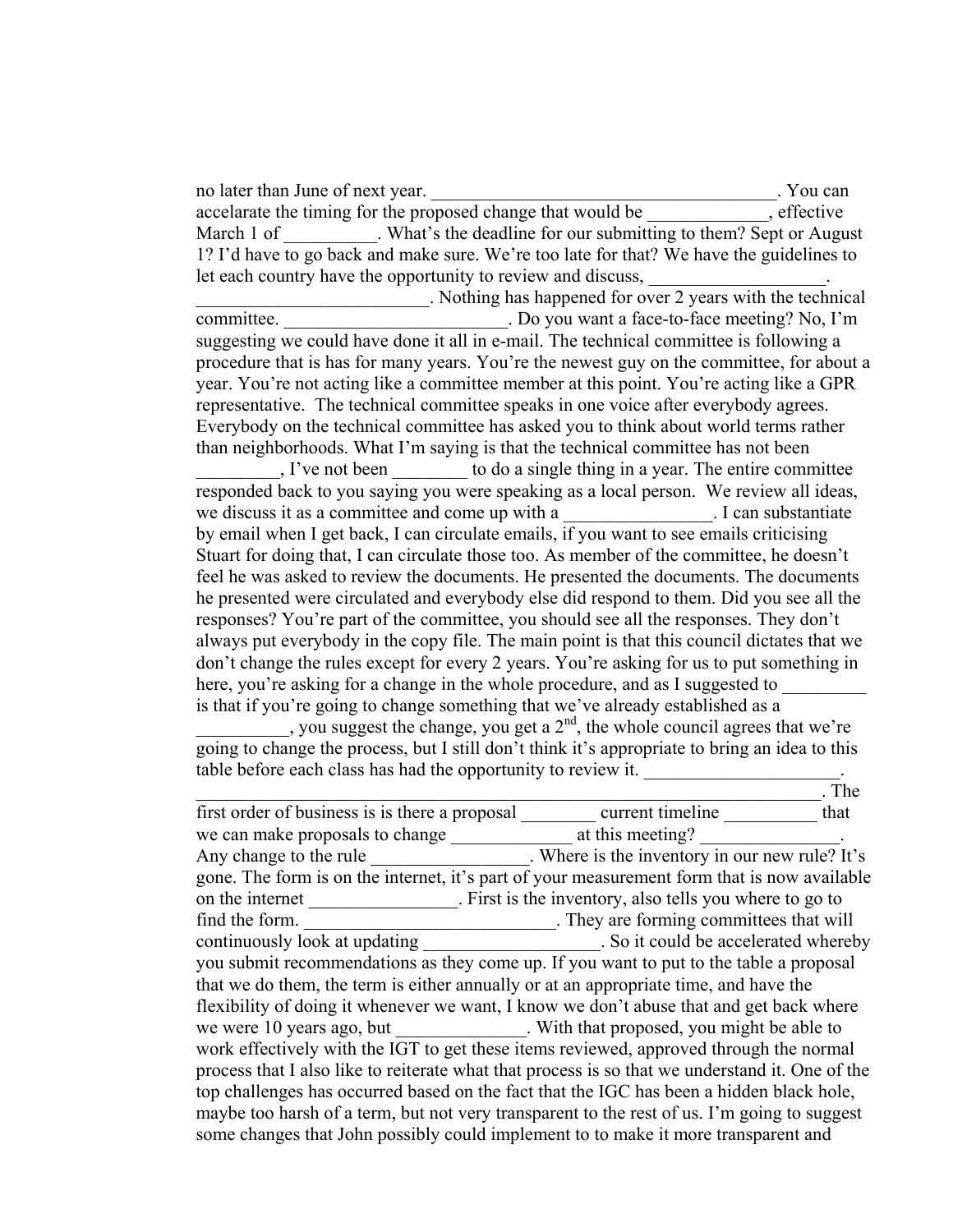increase the communication level.  $\blacksquare$ 

suggestion to John as the chairman of the technical committee is that he officially, a document, I think 14.1 dictates who can submit changes, and I would suggest that when the committee receives the change, they actually number it, and the technical committee should come up with a very simple form indicating the purpose of the change, what is the proposed change, a date and time, who is officially submitting it, and the IJC would then number it, year dash 101, go 2, 3 so they're numbered, and the IJC once a quarter would be able to give us an update on all the numbers, whether they're declined, still in progress, reviewed, whether they've been approved and are ready to be submitted to the world council for voting. As they've been circulated, so we can have a status for each one of these wants, but the key is it's been very loose as far as what officially has been submitted, what's been officially been asked to work on, I know, John, through email probably has most of that information at his finger tips, but it's been evident that hasn't been circulated around this group as much as it could. That's my proposal to John to create a transparency to eventually relieve some of the anxiety and stress that's occurring because we all want some rule changes, but we also want the process to be done effectively. So, I would suggest to accomplish what you're trying to accomplish, let's go with the proposal which we can vote on today to give us the flexibility of empowering the IJC to take action, and I'm also instructing John from an administrative stand point to increase the communication level with transparency with the IGC, so that it's very clear that you as a member of the IGC know that you've got to do something, given task 2003- 1, and you're asked to respond within 2 weeks, that's the time line, and after 2 weeks the IGC chair is then going to circulate the vote that's conducted and 4 weeks go it's sent to the international class representatives for review, that's up to me. We've been having discussions about how it's more transparent, how it can be more in the open, and it seems that we should be able to on our website under rules, have a section page that would show these suggestion changes and we would be able to update on a daily basis. In other words, 2003-1, proposed, pending, rejected, will be submitted for vote and the list goes on, but at any point you should be able to go to the website and see the current status of every change that's been submitted. I think this is part of growing and going forward, and part of less paper, more wire. The community will feel they're being listened to, if they submit a submission and it's been recorded and it's going to be dealt with, there's a sense of contribution and …… I think a standard format fill-in-the-blank sort of rule proposal is going to be necessary. We have the standard format that we must submit our changes to format that we would ask for somebody to make a suggestion. \_\_\_\_\_\_\_\_\_\_\_\_\_\_\_\_\_\_\_\_\_\_\_\_\_\_\_. Given that you have probably 5 to 10 individual rule changes proposed to you, could you produce a standard form as well as an update that could be circulated to this group in the next 2 weeks? Yes. Numbered,

what do you think the agenda schedule  $\qquad \qquad$ , 3 years, 3 weeks, you're experiencing discretion some items might take up to 3 months review or study or they might require from the international class to do an effective study. \_\_\_\_\_\_\_\_\_\_\_\_\_\_\_\_\_\_\_\_\_\_\_\_\_\_\_\_\_\_\_\_\_\_\_\_\_\_\_\_. We have determined we cannot vote.

| Just saying what people think.        | . Is there anyone here who is     |
|---------------------------------------|-----------------------------------|
| not for these changes?                | Navigation lights, the drain      |
| connected to the pipe can be deleted, | optional. Anyone opposed to these |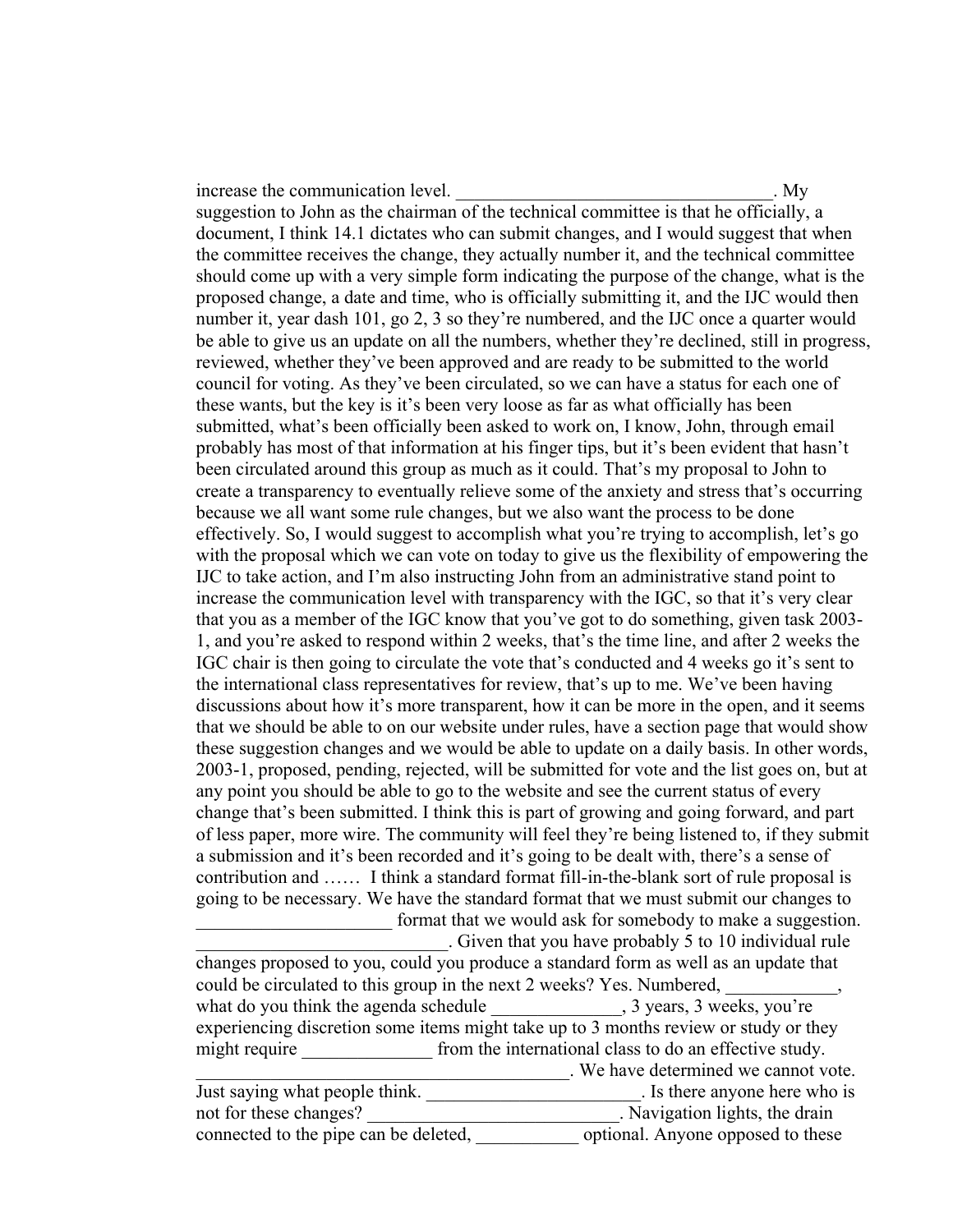changes, just to get some feedback to our central committee chair?

\_\_\_\_\_\_\_\_\_\_\_\_\_\_\_\_\_\_\_\_\_\_\_\_\_\_\_\_\_\_\_\_\_\_\_\_\_\_\_\_\_\_\_\_\_\_\_\_\_\_. I fell over in sailing in San Diego. The race committee pulled out a fleet of 25 boats from the racing area. Why didn't ? All the boats can't be able to compete at the same level or the same conditions as \_\_\_\_\_\_\_\_\_\_\_\_\_\_\_\_\_\_\_. We have an envelope for optional equipment that allows... **Cone more quick rule change.** We're looking at a potential weight change and potential sail plan change. The \_\_\_\_\_\_\_ of the goal is to keep costs down, and not make 5000 sails out of . But some of that will happen for us. I wanted to give everyone a heads up that we're working on a proposal, and something will have to be time lined in so that it would be minimal impact, basically the weight would come down to …I just came back from the Pam Am games and we did 4 with the jib and it was great racing because it easy to move around the boat and get around, it worked out very well for us. We went to the max of the rule within the same measurement, it would measure in for any boat that's here but it was larger than what we normally use, and what's normally used is  $150$  goes away, in other words it was designed for maximum power rather than competing 100% . Let's get the motion on the table that's , you want to propose that? Your proposal then is that the world council be able to vote on rule changes periodically extend the precedent that we would have to extend the precedent that we have sent in having it 2 years requirement. In other words, it's not a rule but it's something in the minutes at an earlier meeting that said that we would only change the rules every 2 years, the intent was then to have some stability in the class. Your proposal would have to be to throw that out, start a new precedent so we could make change to the rule The New Your first sentence is to resend the previous precedent of rule changes every 2 years and implement to be able to make rule changes periodically. the chairman I have instructed administratively that the chairman of the technical committee is going to create a simple process for exposing and managing and monitoring of IGC items and get that done in 2 weeks. \_\_\_\_\_\_\_\_\_\_\_\_\_\_\_\_\_\_\_\_\_\_\_\_. That's a definite function that we will execute. So the wording " change periodically" all those in favor? Opposed? 1 opposed. John, as part of your administration process here, when you receive submissions by appropriate person that is able to submit an item, I think it should be person first up type of process except for items that the committee deem as a urgent or safety item, so it should be an eccelarated process, you should be able to deem any emergency change and therefore it takes presendence over items, so use your discretion or come up with a process or policy, a safety item would \_\_\_\_\_\_\_\_\_\_\_\_\_\_\_\_. I think Stuart has a good suggestion when he said the delay has really been in communication in what we call a family \_\_\_\_\_\_\_\_\_\_\_\_\_. I've asked Rod in the beginning, I copied him all of our correspondence including some of the confidential things that we talked about. He's fully aware of the whole situation \_\_\_\_\_\_\_\_\_\_\_\_\_\_\_\_, and I think the only thing we can do is set an ultimatum deadline that if he doesn't respond by a certain time then we're going to take it into our own hands. I hate to put pressure on him like that but the desire of this council, I don't see unless someone else has an idea, I'd like to hear it, ……… Every time you ask for any feedback from any outside source or even internal members, you have to put a time line on the line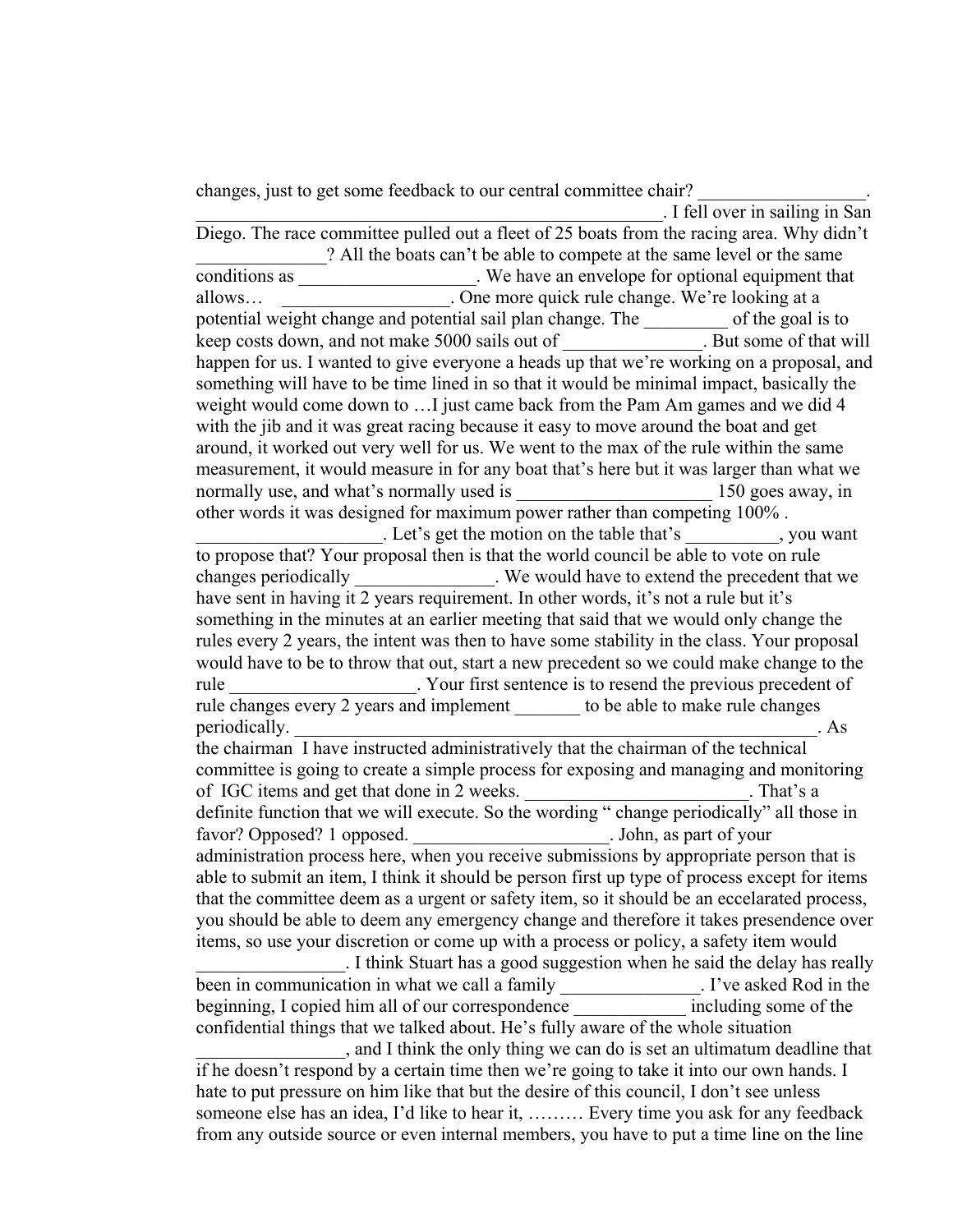otherwise you'll never get the thing moving along. The reason we have some pressure on the table is that we haven't had a clearly defined time line for the process. As long as the person gives reasonable time in the whereabouts that should be fine. I think it needs to be reflected in these minutes that the world council is directing the IGC to make that move.

 $\mathcal{L}_\text{max}$  and  $\mathcal{L}_\text{max}$  and  $\mathcal{L}_\text{max}$  and  $\mathcal{L}_\text{max}$  and  $\mathcal{L}_\text{max}$  and  $\mathcal{L}_\text{max}$  $\mathcal{L}_\mathcal{L} = \mathcal{L}_\mathcal{L} = \mathcal{L}_\mathcal{L} = \mathcal{L}_\mathcal{L} = \mathcal{L}_\mathcal{L} = \mathcal{L}_\mathcal{L} = \mathcal{L}_\mathcal{L} = \mathcal{L}_\mathcal{L} = \mathcal{L}_\mathcal{L} = \mathcal{L}_\mathcal{L} = \mathcal{L}_\mathcal{L} = \mathcal{L}_\mathcal{L} = \mathcal{L}_\mathcal{L} = \mathcal{L}_\mathcal{L} = \mathcal{L}_\mathcal{L} = \mathcal{L}_\mathcal{L} = \mathcal{L}_\mathcal{L}$ 

We've given the IGC through the minutes, the empowerment to set a deadline and execute based on our <u>same process</u>. Are there any more issues for 7-a? Let's move on to 7b. Dennis Ellis has suggested that we consider using the same sail number assignment or similar to what \_\_\_\_\_\_\_\_\_\_\_\_\_\_. We've got some confusion sometimes when we give a sail number the only difference is in the country code. And from a standpoint in the office when we issue measurement certificates we identify everything by the hull number and we indicate the sail number that is not necessarily the hull number. Then the suggestion is that we agree in the class that we want this to happen and we give it a year \_\_\_\_\_\_\_\_\_\_\_\_\_\_\_\_. We agree today that by this time next year we're going to have everything in place so that we can in fact look at the hull number and know the sail number of that boat. We have a exactly the same problem in the UK and that's why Dennis is \_\_\_\_\_\_\_\_\_\_\_\_\_\_, they had UK sail numbers and continue to have the UK sail numbers and they said in another ledger we're and we might not recognize you as a J24 because \_\_\_\_\_\_\_\_\_\_\_\_\_\_\_\_\_\_\_\_. \_\_\_\_\_\_\_\_\_\_\_\_\_\_\_\_\_\_\_\_\_\_\_\_\_\_\_\_\_\_\_. How many countries do we want the technical committee to present a \_\_\_\_\_\_\_\_\_\_\_\_\_\_\_\_\_\_\_\_\_. How many countries are affected? You think one year is enough to change, that's a lot of numbers to change. The class accept the change in a year or whenever it's agreed. Do you change

The idea is to create some continuity all around the world for everybody.**(end of tape 4- A)** 

 $\mathcal{L}_\mathcal{L} = \mathcal{L}_\mathcal{L} = \mathcal{L}_\mathcal{L} = \mathcal{L}_\mathcal{L} = \mathcal{L}_\mathcal{L} = \mathcal{L}_\mathcal{L} = \mathcal{L}_\mathcal{L} = \mathcal{L}_\mathcal{L} = \mathcal{L}_\mathcal{L} = \mathcal{L}_\mathcal{L} = \mathcal{L}_\mathcal{L} = \mathcal{L}_\mathcal{L} = \mathcal{L}_\mathcal{L} = \mathcal{L}_\mathcal{L} = \mathcal{L}_\mathcal{L} = \mathcal{L}_\mathcal{L} = \mathcal{L}_\mathcal{L}$ 

your sail number when you change your sail?

**(tape 5-B)** All those for? All those opposed? Let's go on to 3-c. J boats. Australia is in the process to reestablish their building capabilities. There was a brush fire 2 years ago that destroyed **that in the process of getting ready for the world** championship they're' negotiating with J boats \_\_\_\_\_\_\_\_\_\_\_ to the Australian class so that they would be the licensed holder and they would have the capability to subcontract with anyone who can build a boat under the license. We can see that where the boat builders are involved like in Argentina there's reason for the -and make sure that they're all correct. We as a technical committee are also very concerned about the discrepancies between some of the builders. One builder in particular has been able to deliver boats that weigh exactly 1270 kilos and ship a boat to this regatta out of the same mold from the same company that is 30 kilos below the builders weight. We need to pay a lot more attention as a committee, we're going to start weighing components, as they come out of the mold, we'll weigh the interior liner, the deck, the hull, the keel before they're sent \_\_\_\_\_\_\_\_\_\_\_\_\_\_-and the funny business that goes on in some places needs to shop. We need to know that if we buy a boat, it's a J24 and not have to ship it back to the US because it's wasn't correct when it got here.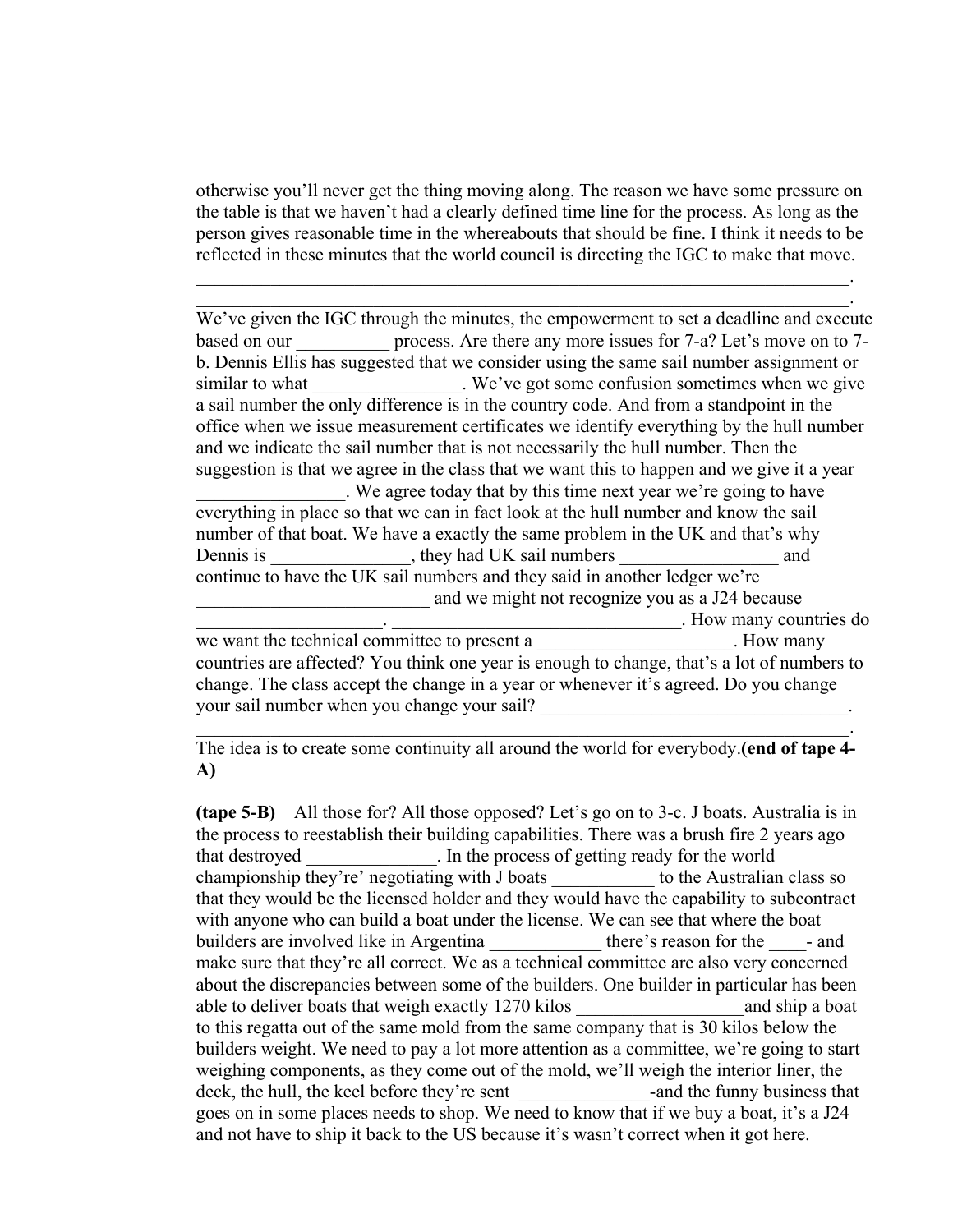Let's rely on the IGC to propose a solution on how to handle the ? We are going to submit to J-boats the fact that we want a commitment from their manufacturers to deliver measured in boats or boats that will measure, the problem with measurement is an issue that the IBC should work out with the builder and determine the best way to execute that process. The IBC is now aware of a potential problem to measure and perform their duties appropriately. Take appropriate action, maybe revoking their privileges. That topic is closed, thank you.

9A1. Yacht Club in Connecticut. Sail in Long Island Sound. Late September, the proposed dates. There is a committee in place. The basic things have already been covered, still searching for a major sponsor. They'll have a website running soon so you can pull up more information. It's about an hour train ride into New York City for members of groups who may or may not be sailing.

9B1. Bottom line, we're on track.

2004 European championships. Everything is on schedule.

2005 France. No date set yet. The yacht club will set it up.

2004 North American Championship will be held in Vancouver BC. Dates are June 15-20. They will be at the Royal Vancouver Yacht Club. Financing sponsored by Mercedes-Benz, Canada. All rule committees have been selected.

We will pass on 2005 USA.

South Americans 2003.

Let's jump back to 3B, the magazine. It is affordable to everybody, due to outside US advertising sponsors and increase of circulation.

Financial Report. **(End of tape 5B)** 

**(Tape 2B)** 2004 scheduling: Our participation and attendance is significantly better as a result of that. The proposed date is Sept 25 in Connecticut. Back to 10A. The loss of Rolex sponsorship was a blow to women's sailing. Discuss future of Women's Championship. We have a proposal to conduct a demographic survey of J24 sailors to help solicit regatta sponsorships.

Next, the website.(Discussion)

Next, membership growth. Discussion on DVD/video has the ability for all international languages to do "voice-over". Expected time frame is October.